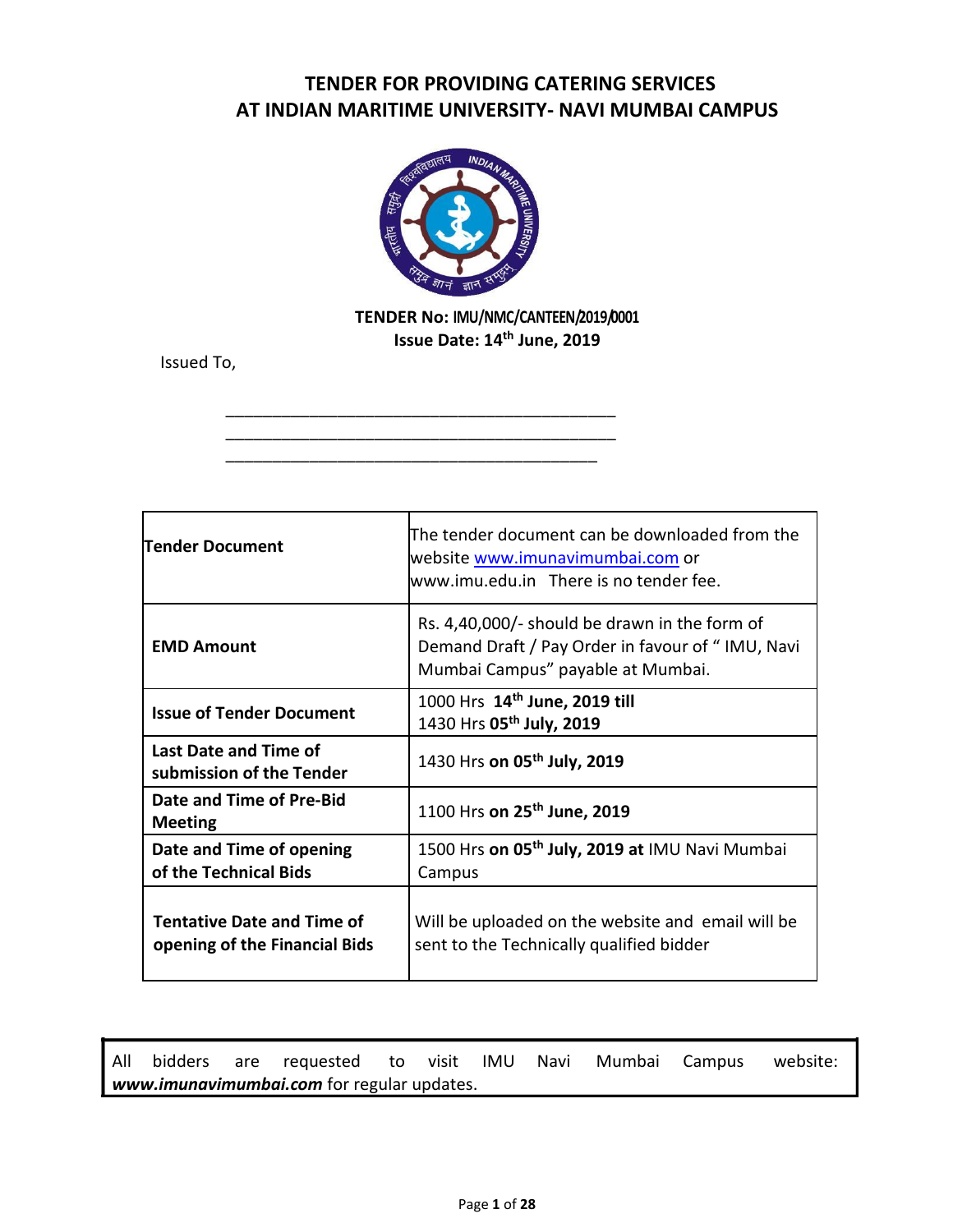## **INDEX**

| 1.  |                                                                                       | 3  |
|-----|---------------------------------------------------------------------------------------|----|
| 2.  |                                                                                       | 6  |
| 3.  | Tender opening, Bidder Participation, stages of Evaluation (Technical and Financial). | 6  |
| 4.  |                                                                                       | 7  |
|     |                                                                                       | 7  |
|     |                                                                                       | 8  |
|     | c.                                                                                    | 8  |
| 5.  | order/forfeiture of Security Deposit, Risk Purchase<br>of<br>Cancellation             | 8  |
| 6.  |                                                                                       | 8  |
| 7.  |                                                                                       | 8  |
| 8.  |                                                                                       | 9  |
| 9.  |                                                                                       | 9  |
| 10. |                                                                                       | 10 |
|     |                                                                                       | 10 |
|     |                                                                                       | 11 |
| 13. |                                                                                       | 11 |
| 14. |                                                                                       | 12 |
| 15. |                                                                                       | 13 |
| 16. |                                                                                       | 14 |
|     |                                                                                       | 14 |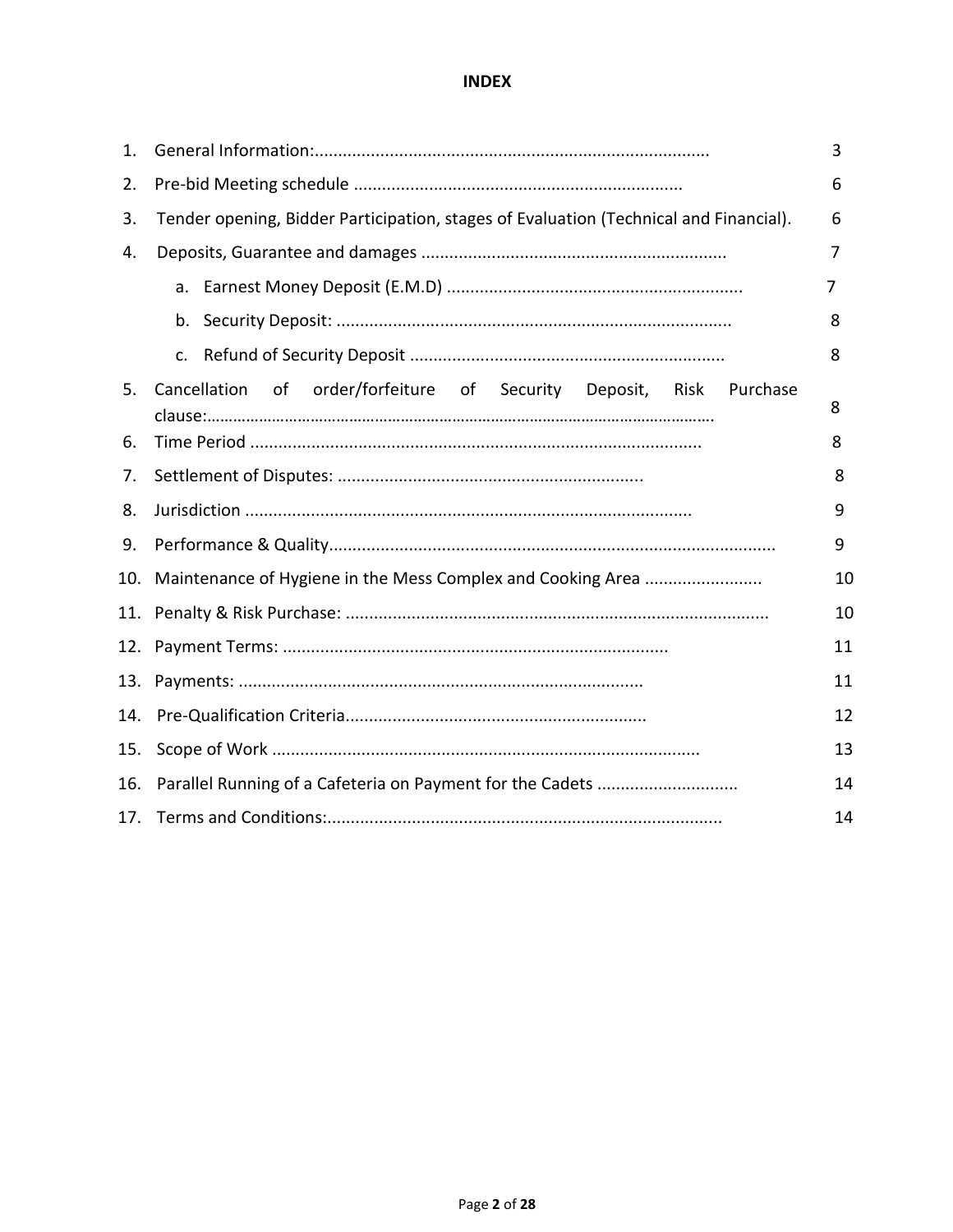### **INSTRUCTIONS TO THE BIDDERS**

### 1. **General Information**.

- (a) Tenders are invited by the Director, Indian Maritime University, Navi Mumbai Campus, Karave, Nerul, Navi Mumbai- 400706 for and on behalf of Indian Maritime University for PROVIDING CATERING SERVICES AT INDIAN MARITIME UNIVERSITY as per the scope of work mentioned in the Technical bid of tender documents.
- (b) Tender documents consisting of Technical & Financial Bids shall be submitted by the bidders in two separate sealed envelopes, Cover–I named 'TECHNICAL BID IMU/NMC/CANTEEN/2019/0001' and Cover–II named 'FINANCIAL BID IMU/NMC/CANTEEN/2019/0001', latest by 1430 hrs on 5<sup>th</sup> July, 2019 and both the above said Sealed Covers i.e. Cover–I & Cover–II be then put in one big cover (Cover–III) and properly wax sealed. Each sealed cover should be signed across the sealing lines by an authorised signatory of the bidder firm.
- (c) Bids should be forwarded by Bidders under their original memo/letter pad inter alia furnishing details like GST number, Bank address with EFT Account if applicable, etc and complete postal & e-mail address of their office.
- (d) Sealed bids should be dropped in the Tender Box at First Floor, Administrative Building, Indian Maritime University, Navi Mumbai Campus, Karave, Nerul, Navi Mumbai or sent by registered post in the address mentioned for communication below and to reach this office by due date and time. Late tenders will not be accepted in any circumstances and no responsibility will be taken for any postal delay or non-receipt/non-delivery of the bid documents.
- (e) A bidder may modify or withdraw his bid after submission provided that a written notice for modification or withdrawal has been received by this office prior to deadline prescribed for submission of bids. No bid shall be modified after the deadline for submission of bids and expiration of the period of bid validity specified. Withdrawal of a bid during this period will result in forfeiture of earnest money.
- (f) The Technical bids of the tender shall be opened by a committee nominated by the Director, Indian Maritime University, Navi Mumbai Campus in the presence of the authorised representatives of the bidders, if present, at 1500 hrs **on 5 th July, 2019** in the Conference Room, Indian Maritime University, Navi Mumbai Campus.
- (g) The Technical bids, which do not contain full information and documents called for, shall be rejected. The Financial bids of only those bidders shall be opened, whose Technical bids pass scrutiny.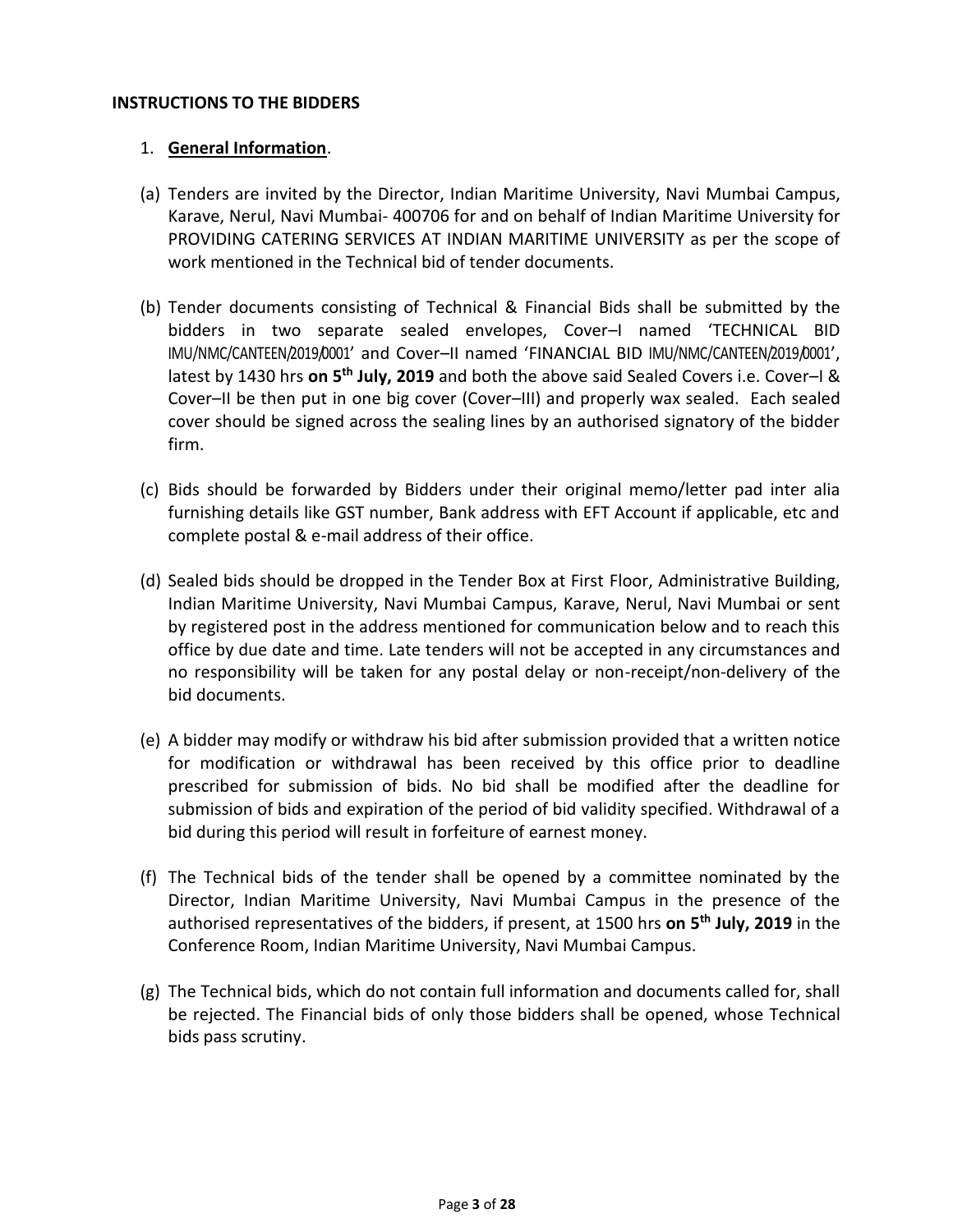- (h) The Financial bids of the Technically qualified firms shall be opened by a committee nominated by the Indian Maritime University, in the presence of the authorised representatives of the bidders, if present, on a date and time which will be communicated to Technically qualified bidders.
- (i) The bidders shall submit all details, documents etc. of the tender document duly signed on each page. In case bidder fails to do so, Indian Maritime University, Navi Mumbai Campus reserves the right to reject the tender without seeking any further clarification. All the pages should be serially numbered. The total number of pages should be mentioned in the forwarding letter.
- (j) The bidder shall submit the copy of the tender document and addenda thereto, if any, with each page signed and stamped to confirm the acceptance of the entire terms and Conditions of the tender.
- (k) All communications with regard to this tender to be addressed to

**The Director, (for Deputy Registrar) Indian Maritime University Navi Mumbai Campus, Karave, Nerul, Navi Mumbai - 400706 Tel:022-20876809 Fax:022-27716805 Email: [dradmin.navimumbai@imu.ac.in](mailto:dradmin.navimumbai@imu.ac.in)**

- (l) Indian Maritime University, Navi Mumbai Campus at its sole discretion reserves the right to extend last date of submission of tender and the same shall be updated in Indian Maritime University, Navi Mumbai Campus website and all bidders are requested to visit the website for latest updates. Bidders who have already submitted their bid would be intimated by email.
- (m)Indian Maritime University, Navi Mumbai Campus reserves the right to annul the bidding process at any time without any liability for such annulment, without assigning any reason there to.
- (n) Indian Maritime University, Navi Mumbai Campus has the right to invite revised tenders with or without amendment at any stage without any liability for such invitation and without assigning any reason thereof.
- (o) Indian Maritime University, Navi Mumbai Campus shall notify the successful bidder through Registered letter/ speed post / fax / e-mail or in person confirming that their offer has been accepted. Indian Maritime University, Navi Mumbai Campus will issue the Award letter to the successful bidder. This PO shall indicate the details of services to be supplied by the bidder in compliance to the tender document.
- (p) The cover letter placed at **Annexure 'A'** is to submitted along with Tender document.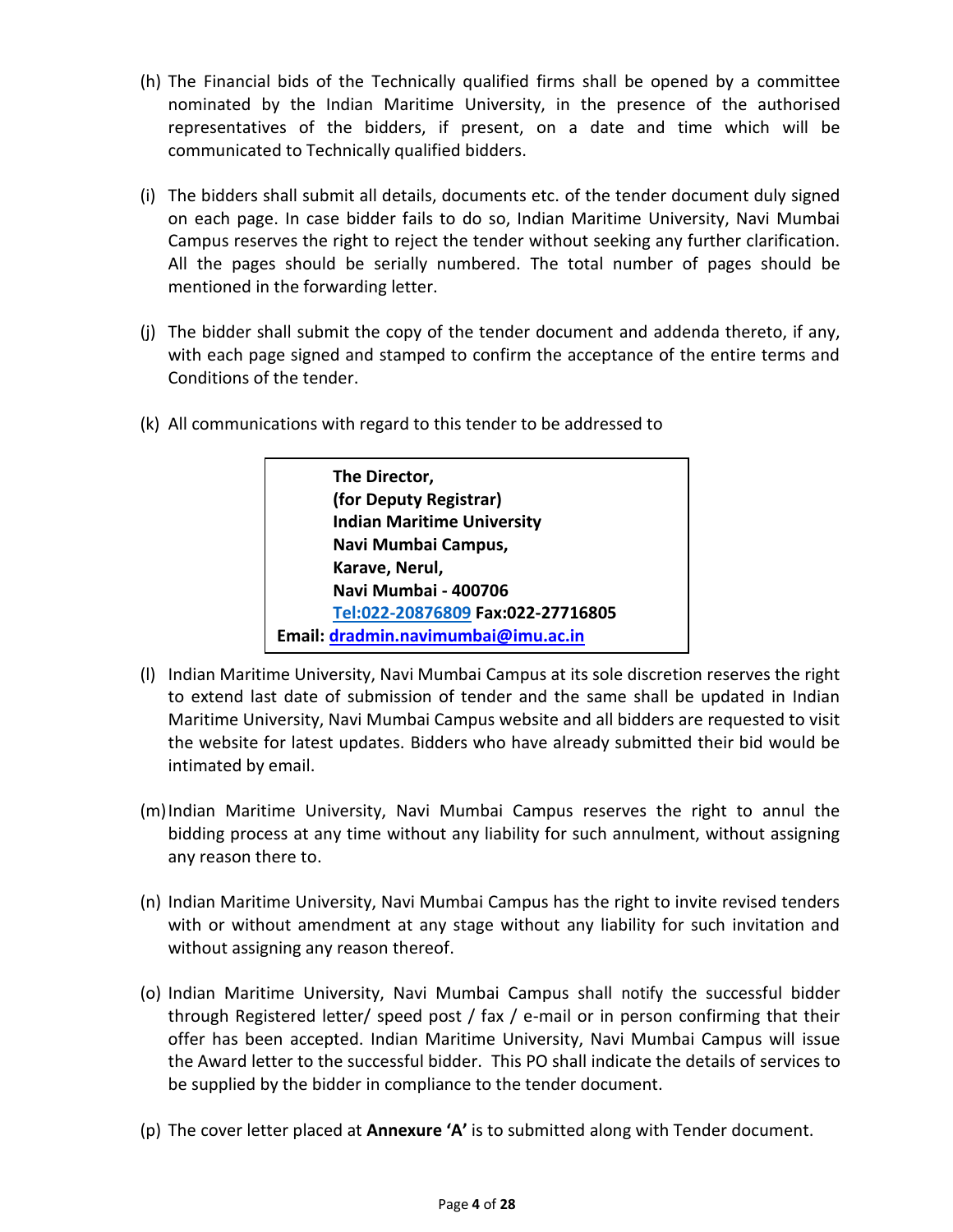- (q) Upon receipt of the Purchase Order by the Contractor, he shall prepare two sets of the Agreement as per **Annexure – 'F'** of the tender documents at the earliest without any delay and complete all the formalities and submit the same to Indian Maritime University, Navi Mumbai Campus duly executed on stamp paper for value of Rs.200/- (Rupees Two Hundred only) within 07 days from the date of receipt of Purchase Order. The agreement should be submitted by the contractor along with the required security deposit. One set of the agreement will be returned to the Contractor after the signature of authorized signatory of Indian Maritime University, Navi Mumbai Campus.
- (r) The quoted rates must be valid for 90 days from the date of closing of the tender and if contract is awarded same rates would be in force for the duration of the contract.
- (s) The contract will be initially for a period of one year, extendable by another one year subject to the satisfactory performance of the Catering Agency and same rates being maintained. The extension would be offered at the sole discretion of Indian Maritime University, Navi Mumbai Campus.
- (t) The Contract is liable to be terminated at any time during the validity of the contract period by the University, if the supply of the food and eatables quality/quantity and quality of service are not to the satisfaction or for any other compelling administrative reason. The security deposit paid by the contractor shall be forfeited in full, when the contract is terminated for unsatisfactory performance.
- (u) Successful bidder will nominate an onsite Manager as single point of contact to Indian Maritime University, Navi Mumbai Campus to ensure smooth functioning of the mess and manage all the operations efficiently. He will promptly address the day to day working level issues. He would be responsible for quality and hygiene of the entire mess area.
- (v) The bidder is advised to visit the site and surroundings where the Catering services are to be provided and acquaint himself with the operational system and understand the information that may be required for the preparation of the tender and for entering into contract for providing catering service. The costs of visiting the site shall be borne by the bidder. It shall be deemed that the contractor has undertaken a visit to the site and is aware of operational conditions prior to the submission of the tender documents. Permission, if required, to visit the site will be given during the tender period on application to the Deputy Registrar at following address

The Deputy Registrar (Admin) Indian Maritime University Navi Mumbai Campus Karave, Nerul, Navi Mumbai - 400706 Tel : 022-20876809

(w) At any time prior to the last date for submission of tenders, Indian Maritime University, Navi Mumbai Campus may, for any reason, suo moto or in response to a clarification by a prospective bidder, modify the tender documents by issuing amendments (addenda/ corrigenda etc.)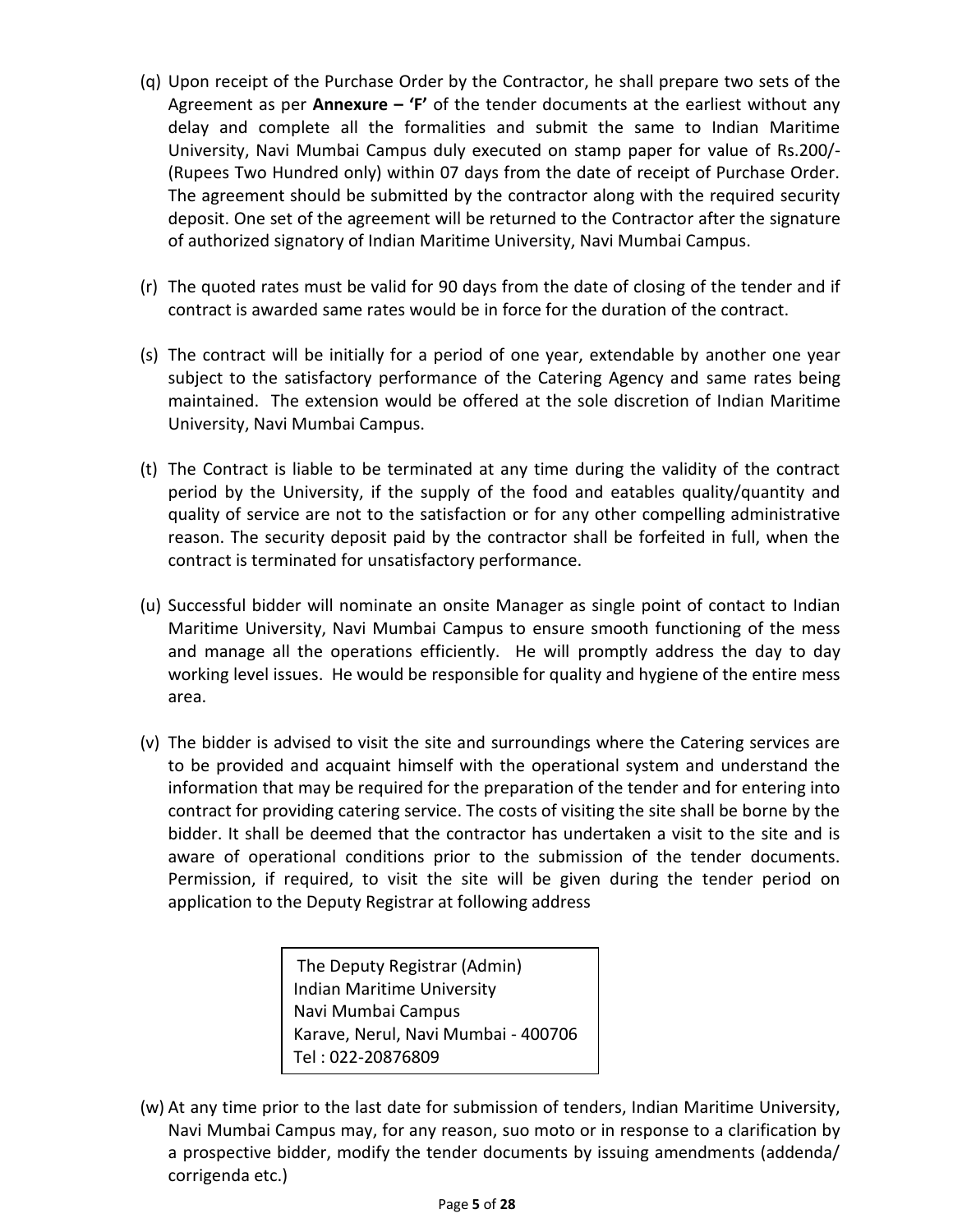- (x) Any amendment thus issued will be hosted on the website at least Two days prior to the last date i.e 3<sup>rd</sup> July, 2019 as specified for submission of the bids. Any bidder who has already submitted his bid would be intimated by e-mail. Rest all the bidders who have downloaded the Bid Document shall verify if any such amendments(s) have been issued by Indian Maritime University, Navi Mumbai Campus, before submitting their bid and shall take cognizance of and include such amendment(s) in their submission. In any case, the amendment(s), if any, shall be binding on the bidder. No separate notice/ intimation of amendments will be sent to those who have downloaded the document from the web of Indian Maritime University, Navi Mumbai Campus prior to the date of amendments.
- (y) Tenders shall remain valid for 90 days from the last date for submission of tender i.e **5 th July, 2019.**
- (z) The bidders to fill the checklist for prequalification eligibility criteria evaluation provided at **Annexure - B.**
- 2. **Pre-Bid Meeting Schedule.** The Pre bid meeting is scheduled at Indian Maritime University, Navi Mumbai Campus on **25th June, 2019** at **1100 hrs** in Conference room to facilitate the bidders. The firms interested to bid are advised to attend the pre-bid meeting as per the above schedule in order to acquaint themselves of the requirement of the work and about the campus, before offering their quote. Absence in the pre-bid meeting should not be resorted at later stages as an excuse towards under quoting or quoting wrongly without understanding the requirements.

### 3. **Tender opening, Bidder Participation, Stages of Evaluation (Technical and Financial).**

- (a) Tenders will be opened at Indian Maritime University, Navi Mumbai Campus, Karave, Nerul, Navi Mumbai, at 1500 Hrs on **5 th July, 2019.** Any bidder who are willing to observe the tender opening, may, in person or through his authorised representative, be present at the venue and witness the tender opening. **In case of authorised representative**, bidder should send a letter of authorisation of their representative who is deputed to be present at the time of opening of tenders. **Representatives without the letter of authorisation** will not be permitted to witness the opening of the tender. The maximum number of representatives that a bidder can depute to witness the opening of the tender will be limited to one. The bidder/his rep would verify with the purchase committee presence of all the qualification documents. This however does not amount to certifying their acceptability, same would be declared post scrutiny by the purchase committee.
- (b) The bidder or his authorised representative who are present shall sign a register evidencing their attendance. In the event of the specified date of tender opening being declared as a holiday for the Indian Maritime University – Navi Mumbai Campus, the tender shall be opened at the specified time on the next working day.
- (c) The information furnished by the bidder in **Cover-I** in the prescribed format supplied by the Indian Maritime University, Navi Mumbai Campus will form the basis for the evaluation. In exceptional cases Indian Maritime University, Navi Mumbai Campus or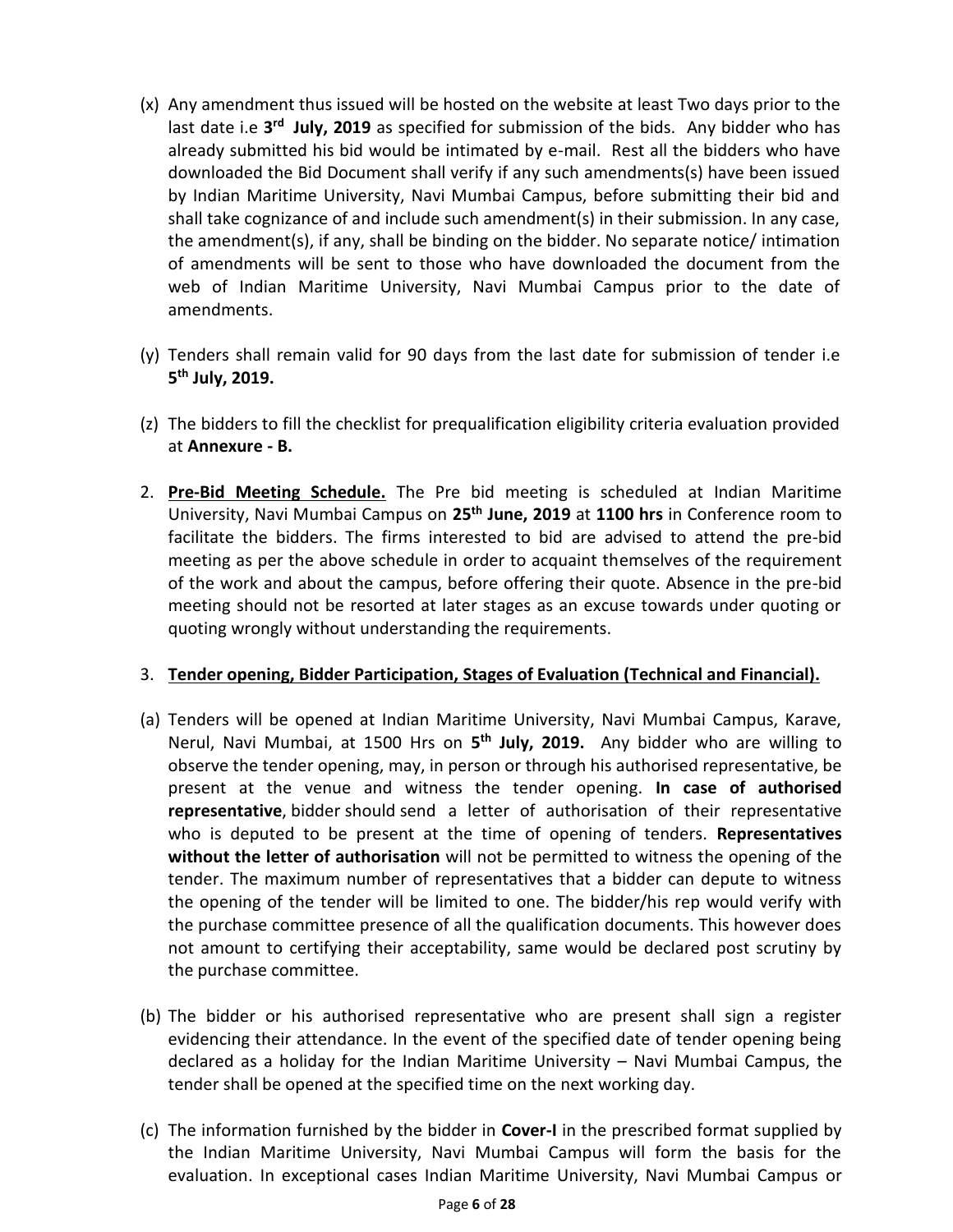their representative reserves the right to obtain the clarifications from any of the bidder without vitiating the tendering process. If, in the opinion of the Indian Maritime University, Navi Mumbai Campus, information and documents supplied in support of the tender do not indicate meeting the requirements of the tender specifications, the tender may be determined as non-responsive and may be rejected by the Indian Maritime University, Navi Mumbai Campus.

- (d) After satisfying that all / or some of the bidder have attained the minimum qualifying criteria as detailed above, Financial bids of only Technically qualified bidders will be kept and sealed in a separate cover. A suitable date and time for opening of the **Cover-II**-Price Bids will be fixed and those bidder(s) who are qualified will be intimated
- (e) **Opening of Cover-II – Price Bids.** The Cover- II -Price Bids will be opened in the presence of the qualified bidders/authorised representatives, if they choose to attend and be present. The procedures and number of participants etc., for opening Cover - II will be the same as the procedures outlined in Clause (a) & (b).
- (f) The contract period shall be deemed to have been commenced from the date on which the contractor commences the service based on instruction from Indian Maritime University – Navi Mumbai Campus. He has to take over the site at least 7 days in advance to prepare the site including cleaning up and setting up.
- (g) **Evaluation Criteria.** The bids will be evaluated on the basis of price quoted by the bidders in the Financial bids. The Financial bid consists of *five* different categories namely A, B, C, D and E. The total rate of each category should be clearly mentioned.
- (h) The weightage of Category A individually is 90% and for Category B, C, D and E cumulatively is 10%. Accordingly, the bidders have to fill the details in the last page of financial bid, where the final quote is calculated as per the weightage. The bids will be evaluated as explained above.
- (i) The bidder quoting the rates should submit detailed costing on viability of his quote. If the purchase committee is not satisfied with the justification the bid is liable to be rejected and contract awarded to next lowest bidder whose costing is found workable. Decision of the purchase committee would be final in this case.
- (j) The agency quoting lowest rates will be awarded the work. The Purchase committee has the right to seek details about viability of the quote in case the rates are seen to be very low. Quotes with unworkable rates will not be considered and such bids are liable to be rejected. The decision of the Committee in this regard will be final and no further correspondence will be entertained.
- 4. **Deposits , Guarantee and Damages**. The estimated value of Contract is approximately **Rs.2.20 crores**.
- (a) **Earnest Money Deposit (E.M.D).** Earnest Money Deposit (E.M.D) Rs. 4,40,000/- (Rupees Four Lakhs Fourty Thousand Only) by way of D.D./P.O in favour of **IMU, Navi Mumbai Campus payable at Mumbai or Navi Mumbai** to be submitted to Deputy Registrar (Admin), Indian Maritime University – Navi Mumbai Campus along with Technical Bid.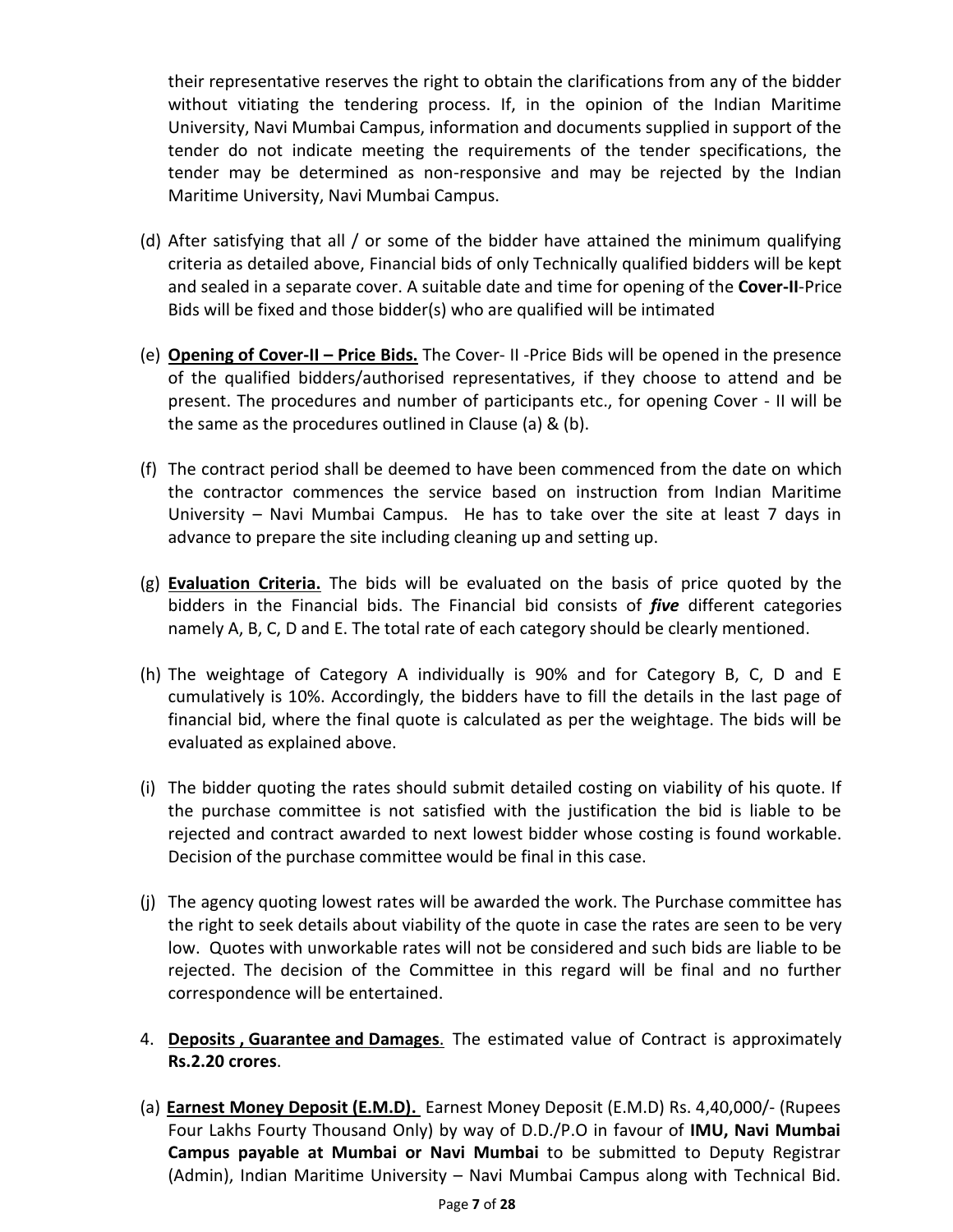**The bids of the bidder, who fail to submit E.M.D, shall be summarily rejected.** The EMD of the bidders, who are not qualified under the Technical bid, shall be returned within 15 days of they being declared disqualified. The EMD will be forfeited in the following cases:–

- (i) In case the bidder withdraws his tender once submitted.
- (ii) If the successful bidder fails to enter into a contract/agreement within 07 (seven) days from the date of receipt of Work Order.
- (iii) If the successful bidder refuses to accept the work.

## **Note: No interest will be allowed on the Earnest Money from the date of its receipt until it is refunded.**

- (b) **Security Deposit.** The successful bidder shall, within 07 days from the date of receipt of award letter, deposit with Indian Maritime University, Navi Mumbai Campus a sum equal to 10 % of the value of the accepted tender, in the form of Demand Draft / Bank Guarantee valid for a period of 15 months from the date of contract commencement from any Nationalized bank/Scheduled bank, failing which Indian Maritime University – Navi Mumbai Campus may at its discretion cancel the award letter and forfeit the earnest money deposit furnished along with the tender.
- (c) **Refund of Security Deposit.** The security deposit amount of 10 % of the contract value deposited, will be refunded within 30 (thirty) days from the date of complete of the contract subject to all the mess property belonging to the IMU is in order as per tender document and settlement of the final account.
- 5. **Cancellation of Order/Forfeiture of Security Deposit, Risk Purchase Clause.** In the event of failure to start catering services within the stipulated date/period in accordance with the specification, Indian Maritime University – Navi Mumbai Campus reserves its right to:-
	- (a) To cancel the order
	- (b) To forfeit the security deposit
	- (c) To deploy Catering Services at the "Risk and Cost of Contractor".
- 6. **Time Period.** The contractor would be given maximum 10 days notice to commence the service as specified in the tender documents.
- 7. **Settlement of Disputes.** The Bidder shall make request in writing to the Director, Indian Maritime University – Navi Mumbai Campus for settlement of any dispute within 30 (thirty) days of arising of the cause of dispute, failing which no disputes/claims shall be entertained by the Indian Maritime University – Navi Mumbai Campus. The Disputes would be settled by mutual consultation in case the Contractor is not satisfied a neutral arbitrator could be appointed by IMU-NMC. If not satisfied with the process, he could use the legal options available to him.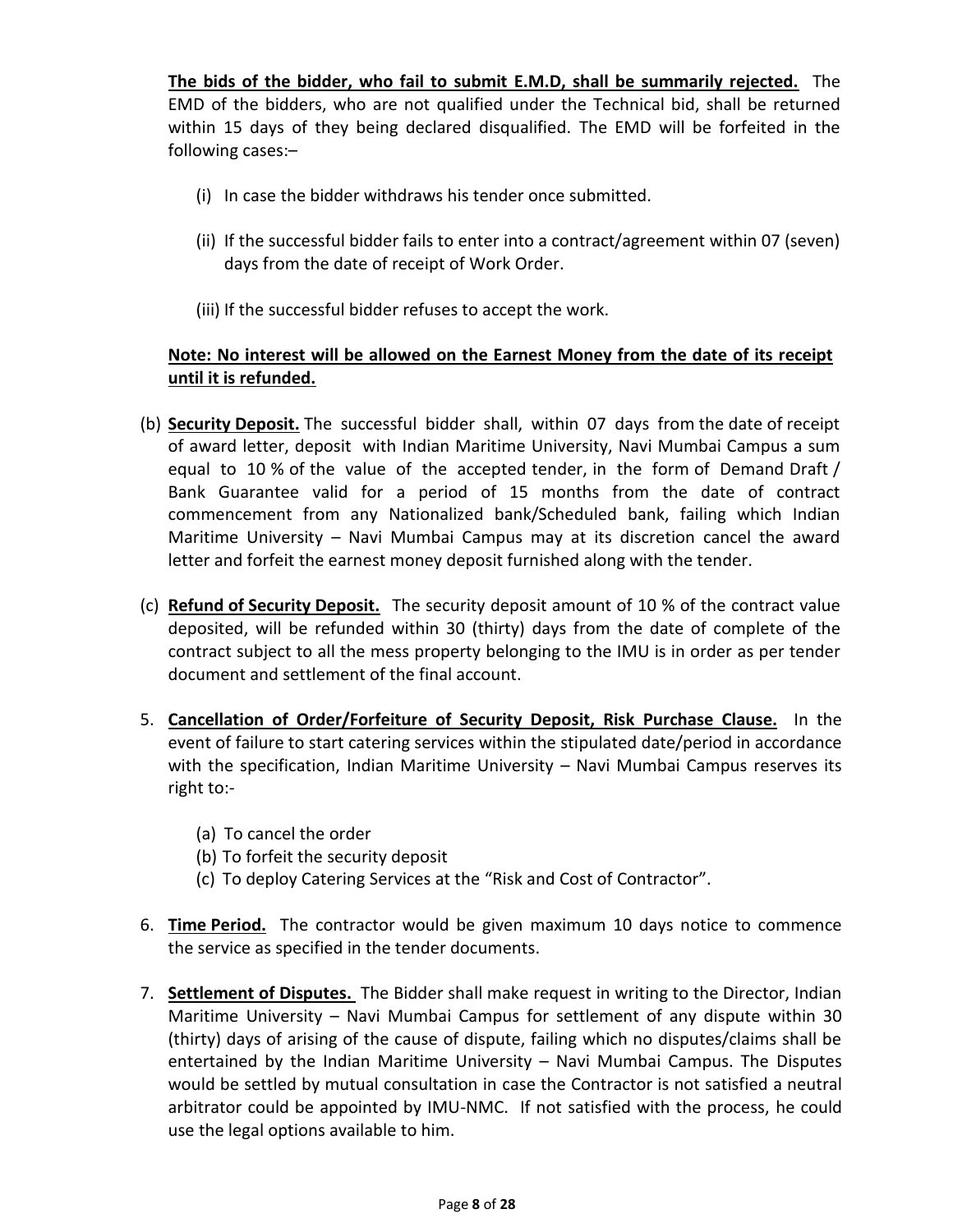- 8. **Jurisdiction.** The Court of Navi-Mumbai in the State of Maharashtra only will have the jurisdiction to deal with and decide any legal matters or disputes what-so-ever arising out of this contract.
- 9. **Performance & Quality.** The contractor will deploy qualified cooks to make food taste good and palatable. The mess committee would constantly monitor the taste and quality of food. Following are the criteria for assessment of the service.
- (a) All the fresh provisions shall be of good quality, stale or rotten vegetables are not to be used. In case stale or rotten vegetables are found to being used or stored in the kitchen same will have to be removed immediately and a penalty of Rs 1000 would be imposed for every violation.
- (b) All the packed/tinned provision will have to have **fssai** certification. Use of non certified provision would not be permitted. If found being used issue would be dealt under the provision of prevention of food adulteration act 1954 in addition a penalty of Rs 1000 would be imposed for every violation.
- (c) The cadets are to be served standard pasteurised milk. Any type of adulteration in milk would be viewed seriously and dealt under the Prevention of food adulteration act 1954. In addition a penalty of Rs 2000 would be imposed for every violation.
- (d) The Menu provided in the document is only a guideline for the purpose of variety of food to be served. Seasonal vegetables and fruits must have variety, no vegetable would be served more than thrice in a week without approval of the mess committee. Recipe variation should be used if a vegetable is being repeated in a week.
- (e) Statistically an average Indian male in age group 18-20 years having active life style needs about 2600 calories. The menu has been prepared based on total calorie intake requirements and quantities are indicative. Common menu items Chapati, Rice, Puri, Paratha, pilaf, Common Vegitable, Dal, Bread, Poha, Upma, etc are to be served on demand basis.
- (f) Following menu items would be quantity limited as mentioned.:-
	- (i) Raw fully dressed Chicken (for Non Veg) 125 Grms per cadet (Chicken must always be fresh and not drawn from Cold Storage. Fresh chicken pieces are to be provided without skin, liver, gizzard, neck, wings and legs cut upto knee.
	- (ii) Egges (for Non Veg and veg cadets who opt for egg) 2 Nos per cadet when on Menu
	- (iii) Paneer (for Veg) 50 Grms/curd 100 Ml per cadet in lieu of chicken.
	- (iv) Milk Standard Pasteurised 250 Ml per cadets (for all)
	- (v) Ice cream as mentioned in the menu
- (g) In order to manage properly cadets are to be issued with colour coded coupons for B` fast, Lunch & Dinner every month. (pink/red for Non-Veg and Green/blue for Veg) the colour code should be altered on monthly basis.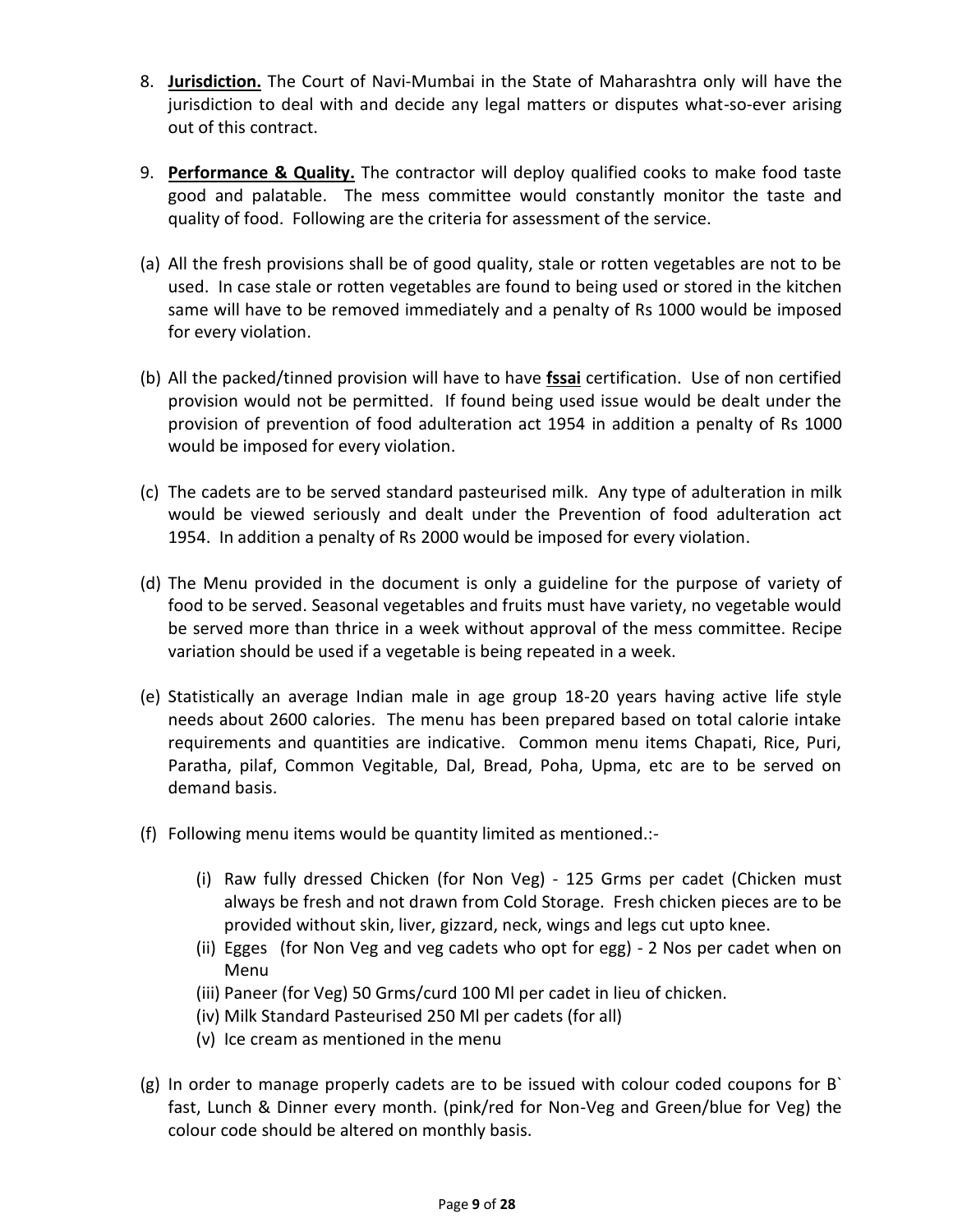- (h) On Sundays/Holidays if mess committee intimates number of cadets who would abstain from having a meal contractor should act accordingly to avoid food wastage.
- 10. **Maintenance of Hygiene in the Mess Complex and Cooking Area.** Maintenance of hygiene in the mess area which includes the dining hall, cooking area, utensil cleaning area, store rooms, and garbage dump area is the responsibility of the contractor. He is to ensure these areas are maintained to a standard of Grade I eating house of Mumbai Municipal Corporation. Following hygiene points are to be complied with.
- (a) The Cooks and staff should be healthy and free from any skin/chronic/communicable disease. They are to mandatorily wear clean dress and use disposable gloves while handling food.
- (b) The utensils are to be cleaned properly using god quality liquid soap and should be free of any grime, residual oil film or smell. The Utensils should be properly dried prior to be used for serving food. The Mess caters for approximately 500 to 550 cadets, contractor is to position adequate utensils and cutlery so that all cadets can be served in one sitting and need to use wet utensils is obviated.
- (c) The Cooking area should be maintained clean and free of grime, oil litter etc. Kitchen waste is cleared as soon as vegetable chopping cutting etc is completed. Contractor is to place adequate number of 200/250 ltr garbage bins with lid to hold garbage & kitchen waste.
- (d) All the vegetables and fruit are to be washed properly before cutting/chopping. In case it is found that unwashed vegetables/fruits are used for cooking/serving a penalty of Rs.1000 would be imposed for every violation.
- (e) Complete pest control especially of Cockroaches, Flies, Lizards & rodents to be done, twice a week by the contractor at his cost. The contractor should deploy rat traps, ultrasound pest repellent etc. Care need to be taken that no poisonous substance is used in the kitchen and provision storage area for pest control.
- (f) Every night after dinner, the kitchen area to be cleaned thoroughly to ensure that no traces of leftover food, oil spills, grime or kitchen waste is left. A pressure wash pump may be used.
- 11. **Penalty & Risk Purchase.** In case of deficiency in service, which is not addressed despite bringing to the notice of the contractor, Indian Maritime University – Navi Mumbai Campus is empowered to levy penalty as specified in this document. In the event of failure to cater/render services at the fixed hours or to supply food and other eatables as per the contract and meeting the quality and taste standards to the satisfaction of the Mess Committee nominated by the Director, The IMU-NMC reserves the right to invoke the risk purchase clause by engaging any other suitable agency and excess expenditure if any would be recovered from the contractor. Besides incurring the liability, the contract is also liable to be terminated for the remaining period.
- (a) Food poisoning due to any reason would attract; (a) Entire expenditure on medical treatment of the cadets would be recovered from the contractor. (b) The contract is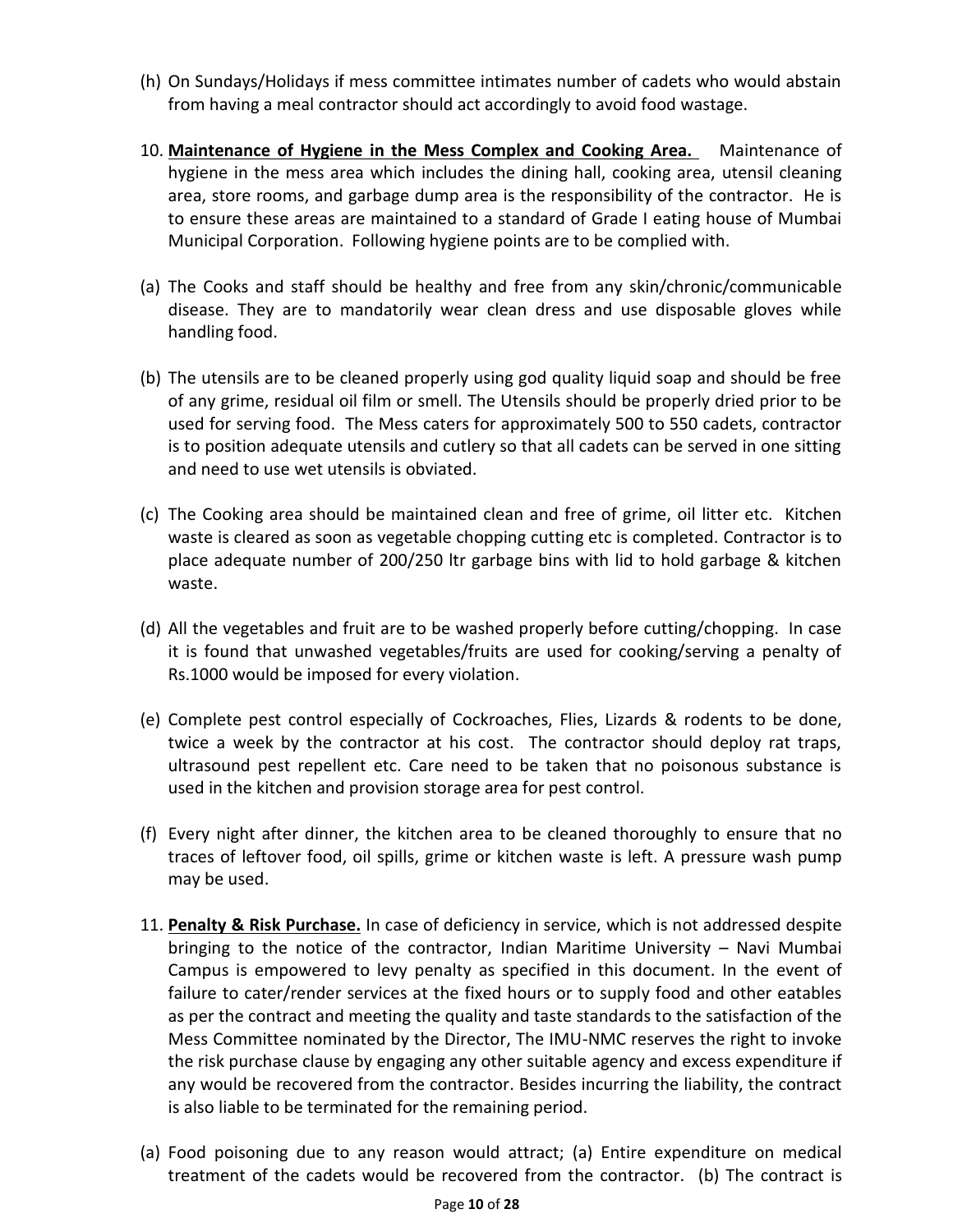liable to be terminated. The security deposit paid by the contractor shall be forfeited in full, when the contract is terminated under the circumstances specified above. In addition if situation warrants criminal case could be filed.

- (b) Failure to supply food in terms of quality, quantity and as per the Menu indicated in Schedule will attract penalty. Delay in serving meals by more than 15 minutes Rs. 1000 and non adherence to the menu without advance intimation to the mess committee would attract penalty of Rs. 1000 per violation.
- (c) The cadets have limited time for having their meals. Therefore, the contractor must ensure adequate quantity of food is cooked. Food running short disturbs the training schedule thus very undesirable. A penalty of Rs.1000 would be imposed on every occasion food runs short and the balance cadets have to be provided food by cooking immediately.
- (d) The violations would be recorded in the register maintained by the mess committee. Deputy Registrar (Admin) shall be the Competent Authority with regard to imposition of Penalty as specified in the contract based on recorded violations. The caterer may appeal to the Director for reduction / waiver of penalty with justification for default. The decision of the Director shall be final.
- (e) Minimum 06 cooks **(inclusive of Two Chief Cooks)** and 18 cook helpers to be deployed daily. Penalty for any shortfall will be Rs.5,00/-per person per day. **The chief** cook should be in possession of certificate from a Govt./Recognised Allied Catering Institutes/Shipping Industry.

## 12. **Payment Terms.**

- (a) **Submission of Bills.** Bills are to be submitted in first week of the following month. The bill must accompany documents as per check list placed at **Annexure - H**. In case accompanying documents are incomplete the bill would be returned un-actioned.
- (b) The Invoice clearly indicating quantum of service rendered and rates at which invoice has been made. GST Rates has to be stated in the column provided and relevant notification or any other proof of rate to be enclosed. In case of any changes in GST rate or any other statutory obligation resulting in generation of extra profit by the service provider, the same has to be passed on to IMU-NMC.
- (c) The biometric attendance report of the staff is mandatory to be submitted. The staff residing in Mess quarters should also log their attendance by 0930 hrs in the morning and by 1830 in the evening. Staff coming from duty from outside would log attendance while entering & leaving the establishment.
- 13. **Payment.** On submission of bills with all the necessary supporting documents listed above the payment would be released within 15 days. Any penalty/recovery already communicated would be deducted.

Note: No Advance Payment would be made at any stage of the contract.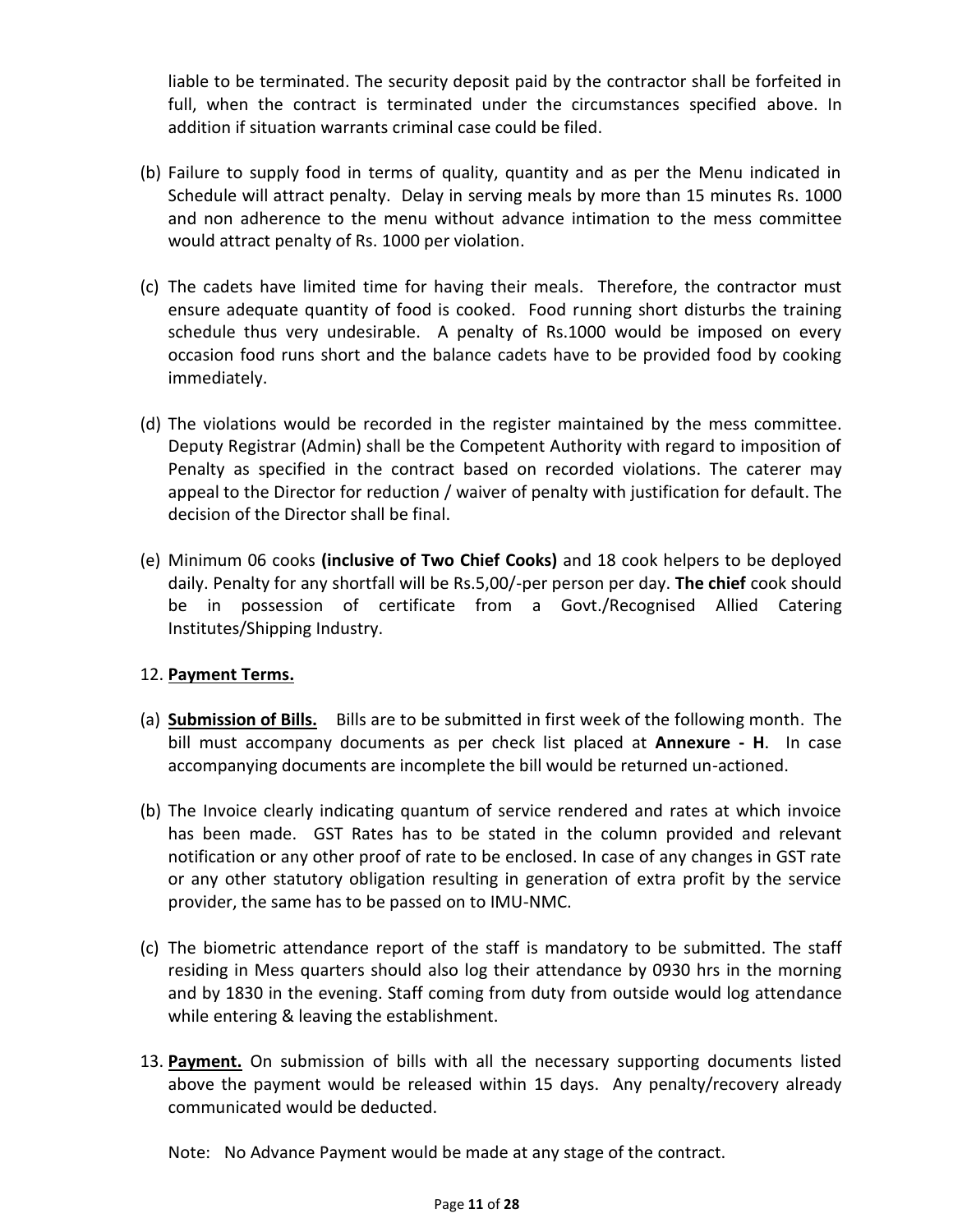### 14. **Pre-Qualification Criteria.**

- (a) The bidder should not have been debarred or blacklisted by the department / Ministries of the Government of India / PSUs / Corporate Sectors / Educational Institutions / any other reputed organizations. **(Notarised Affidavit in the format as given in the Annexure – C, has to be submitted by the bidder).**
- (b) The bidder should submit copy of valid GST Number with the Technical bid of Tender documents.
- (c) The bidder should submit the Income Tax return for last three previous years ending  $31^{st}$ March 2018 with the Technical bid of Tender documents.
- (d) The bidder should submit one of the following:-
	- (i) Proof of Registration of the bidder under relevant law such as Companies Act, and /or Shop & Establishment Act.
	- (ii) For Partnerships firms, full name and address of each partner along with the certified copy of the registered partnership deed, copy of Trade License.
	- (iii) For proprietorship firms, full name and address of proprietor along with the copy of trade license.
- (e) **Work Experience.** The bidder should have satisfactorily completed similar catering service work of values as listed below for any two years during the last 3 Years (2016- 2017, 2017-2018, 2018-19). The bidders to fill the details regarding similar orders as per (Annexure – D)
	- (i) Three catering service works each costing not less than 50% of the present estimated cost to the strength not less than 250 persons in Universities / Institutes / Colleges / PSU/ Corporate Sector

(or)

(ii) Two catering service works each costing not less than 60% of the present estimated cost to the strength not less than 250 persons in Universities / Institutes / Colleges / PSU/ Corporate Sector;

(or)

(iii) One catering service work each costing not less than 90% of the present estimated cost to the strength not less than 400 persons in Universities / Institutes / Colleges / PSU/ Corporate Sector in case the company has commenced business within three years of the date of tender closing.

[**Mode of Proof:** Copy of Purchase Order / Contract agreement proving 'Award of Work'/ Copy of Completion Certificate/ Final Invoice/ Letter indicating return of Security Deposit for proving satisfactory 'Completion of Work']. The bidders to fill the details regarding similar orders as per (**Annexure – D).**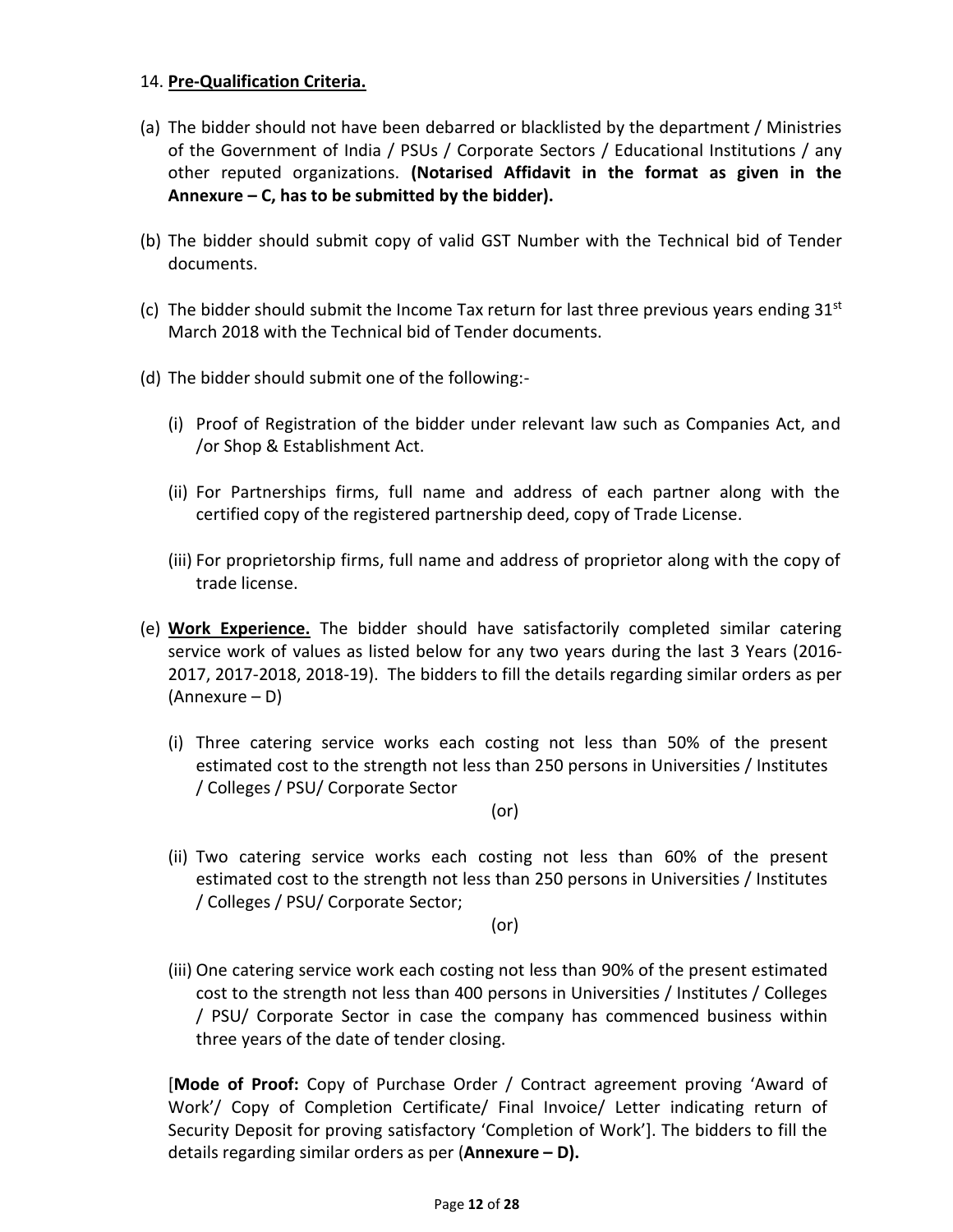(f) **Financial Viability Requirement.** Annual turnover should not be less than Rs.2.5 Crores during the preceding three Financial years (2015-16, 2016-2017, 2017-2018) Plus 2018-19 provisional.

[**Mode of Proof.** Copy of Profit & Loss Account of the company for each of the 3 years authenticated by a Chartered Accountant or Copy of Income Tax return for each of the 3 years authenticated by a Chartered Accountant]. The bidders to fill the details regarding Annual Turnover as per (**Annexure – E).**

- (g) The bidder shall submit duly filled Mandate Form with Sign and stamp. **(Annexure - G**).
- 15. **Scope of Work.** To provide catering services to the resident cadets, short term courses students, Officers, faculty, staff and outsiders of Indian Maritime University – Navi Mumbai Campus. Since the number of cadets/students attending courses fluctuates from time to time, hence approximate **number of persons** to be served daily, shall be in the following range:-

| (a) | Morning Coffee / Tea         | 0600      | 475 - 550 per day |
|-----|------------------------------|-----------|-------------------|
| (b) | <b>Breakfast</b>             | 0730-0830 | 475 - 550 per day |
| (c) | Midmorning Coffee and Snacks | 1120-1140 | 475 - 550 per day |
| (d) | Lunch                        | 1230-1330 | 475 - 550 per day |
| (e) | Afternoon Tea and Snacks     | 1630-1715 | 475 - 550 per day |
| (f) | Dinner                       | 1930-2100 | 475 - 550 per day |
| (g) | Post Dinner Tea/Coffee       | 2100=2130 | 475 - 550 per day |

- (a) The menu for cadet's mess is attached at along with **Vol.2 Price Bid.**
- (b) The Contractor shall also be required to supply whenever called upon on special occasions to prepare lunch/ snacks/ coffee/ tea as special items for functions, meetings etc. at the approved rate. The Contractor shall also be required to provide bed coffee, breakfast, lunch and dinner to guest if any and snacks and coffee/ tea in the evening to course participants on specific requests at the approved rate.
- (c) The Contractor should provide paper napkins for the course participants during breakfast, lunch, dinner and two coffee sessions.
- (d) Senior Personnel/Partner/proprietor (other than the on-site manager) of the Contractor should visit the kitchen at least once in a week to monitor the functioning of the canteen and discuss with the authorised officials regarding complaints/ requirements, etc.
- (e) In addition to the menu annexed with this tender document, There will be special dinner/lunch on the following six days during the year:-

| (i) | Republic Day | 26 January |
|-----|--------------|------------|
|     |              |            |

- (ii) Independence Day 15 August
- (iii) IMU Day 14 November
- (iv) Welcome Dinner/Lunch for fresher cadets on one week notice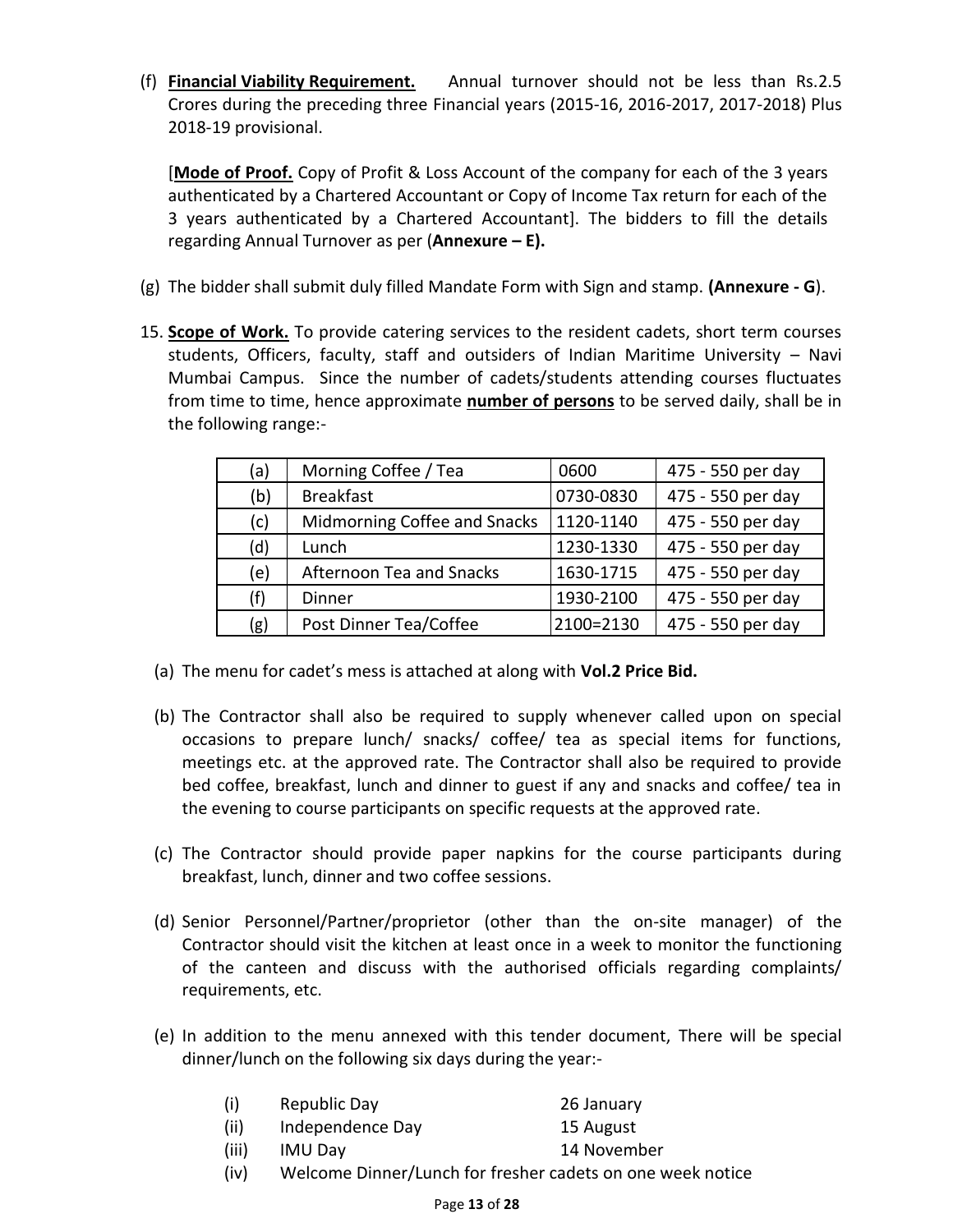- (v) Passing out day Special Dinner/Lunch on one week notice
- (vi) One Special Dinner/Lunch on one week notice
- (f) The catering service provider needs to deploy a minimum number of 06 cooks **(inclusive of Two Chief Cooks)** and 18 no. of cook helpers per day, for preparing meals for about 550 cadets. The strength of cadets may increase or decrease; therefore, the catering service provider needs to deploy proportionate no. of cooks and cook helpers.
- (g) The catering service provider may be asked on special occasions to provide catering services in any area inside the campus as requested by Indian Maritime University – Navi Mumbai Campus.
- (h) The catering service provider is required to put at least **Two** buffet counters in the mess hall.
- (i) Payment to the contractor would be made through digital mode only.
- (j) A maximum of **12 numbers** of cook/ cook helper will be allowed to reside inside the mess area for preparation of Morning Tea/ Breakfast.
- 16. **Parallel Running of a Cafeteria on payment for the Cadets.** The contractor would also be required to operate a cafeteria within the mess premises wherein he could provide Tea/Coffee, cold drinks, limited range of Packed/cooked snacks on payment directly by the cadets. The Cafeteria could be operated from 1700 to 2130 hrs only. This activity is outside the purview of main catering contract and rates of the items to be served would be worked out by mutual discussions between the contractor and the Mess Committee.

## 17. **Terms and Conditions**.

- (a) The quality of food / snacks/ eatables supplied shall be of **good quality** and **hygienic** in nature and the service should be to the fullest satisfaction of the University and the participants. It shall be ensured that there is **no adulteration** of food, milk, etc.
- (b) The quantity of food items / soft drinks, coffee, tea should confirm to weighments / limits wherever indicated in the menu appended in the financial bid document. Para 9 (e) & (f) are also relevant in this regard.
- (c) As the students/officials from all over India and abroad will be studying/working in the institute. The food prepared should be of good taste & flavour to suit the different tastes of participants / students etc.
- (d) The Contractor is to provide all the Tables & Chairs in the dining hall to seat 300 cadets in one seating. Arrangements of chairs / tables, etc. in the dining hall and the surroundings shall be maintained in clean hygienic and pleasant manner. These are to continue throughout the said contract period. The hygiene in the mess area is total responsibility of the contractor. He is to ensure all the mess areas are cleaned properly after every meal and comply with terms stipulated in para 10 of the document.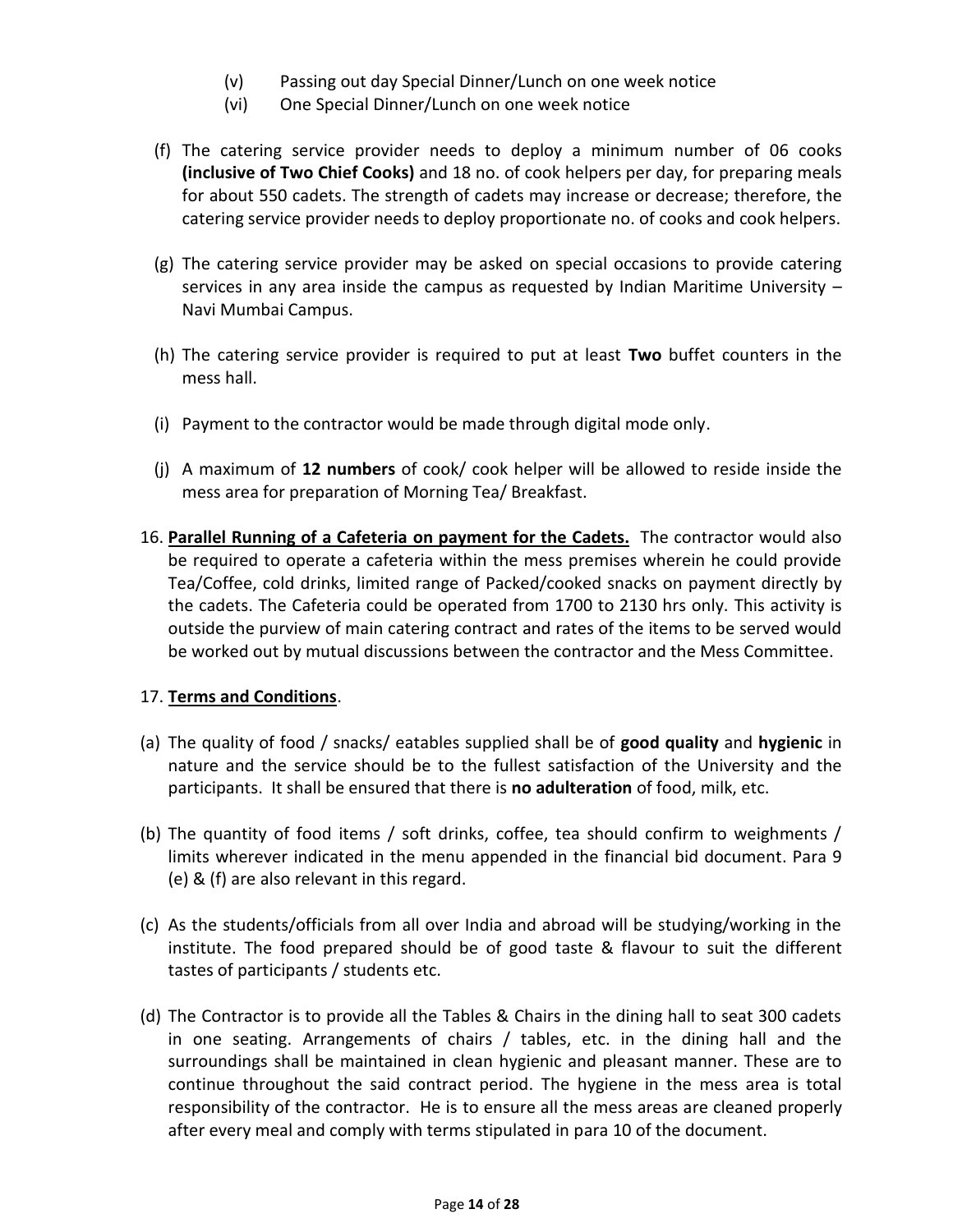- (e) Indian Maritime University, Navi Mumbai Campus will not provide any utensils, LPG Gas installation for connecting cylinder, cooking range, electrical milk boiler, electrical water heater, bain-marie, hot case, dosa plate and other cooking utensils, deep freezer, serving dishes cutleries, fridge, store room, dining tables and chairs and serving buffet tables and items connected with catering. The Contractor is to position these items for the duration of the contract at his expense.
- (f) The cadet mess will remain closed during the semester break tentatively from mid June to end July and Early January to Early February for a period of approximately 40-50 days. However, during this period the Catering Services should be functional as per the requirement of the following categories mentioned in the Financial Bid document B. Special Occasion (Breakfast), C. Special Occasion (High-Tea), D. Special Occasion (Lunch/Dinner) and E. Catering Services for Staff/Officers/Faculty).
- (g) The bidder/contractor is required to bring his own utensils, LPG Gas installation for connecting cylinder, cooking range, electrical milk boiler, electrical water heater, bainmarie, hot case, dosa plate and other cooking utensils, Deep freezer, serving dishes cutleries, fridge, dining tables, chairs and serving buffet tables. The above list is for sample and not exhaustive. All equipments and utensils for providing Catering services to be arranged by the bidder/contractor. The tables and chairs should be of hard tubular type, good quality and aesthetic. No plastic chairs and tables to be used.
- (h) Though a daily menu is indicated, it may be modified in terms of dish preparation variety of vegetable/chapatti/pilaf by the Mess management committee nominated by the director. Following guidelines need to be abided by:-
	- (i). The same vegetable should not be used for preparation of vegetable curry on more than three occasions in a week. The vegetable preparation should have variety and same style should not be repeated unless instructed by Mess Committee. Violation of this clause would attract penalty of Rs 1000/ on each occasion.
	- (ii). Vegetable pilaf/vegetable biriyani should be prepared using Grade 1 Basmati rice.
	- (iii). White rice should be of surti kolam variety.
	- (iv). Bread should be fresh, from a fssai certified bakery and must have proper packing to maintain freshness/hygiene. The bread toast should be served warm.
	- (v). For preparing Vegetable Pilaf/ Vegetable Biryani, fresh good vegetables are to be used. At least four English vegetables like green peas, carrot, cauliflower, beans, should be used along with other vegetables.
	- (vi). Sweets purchased from outside must be from a Grade I certified sweet shop of packed sweets must have Fssai certification.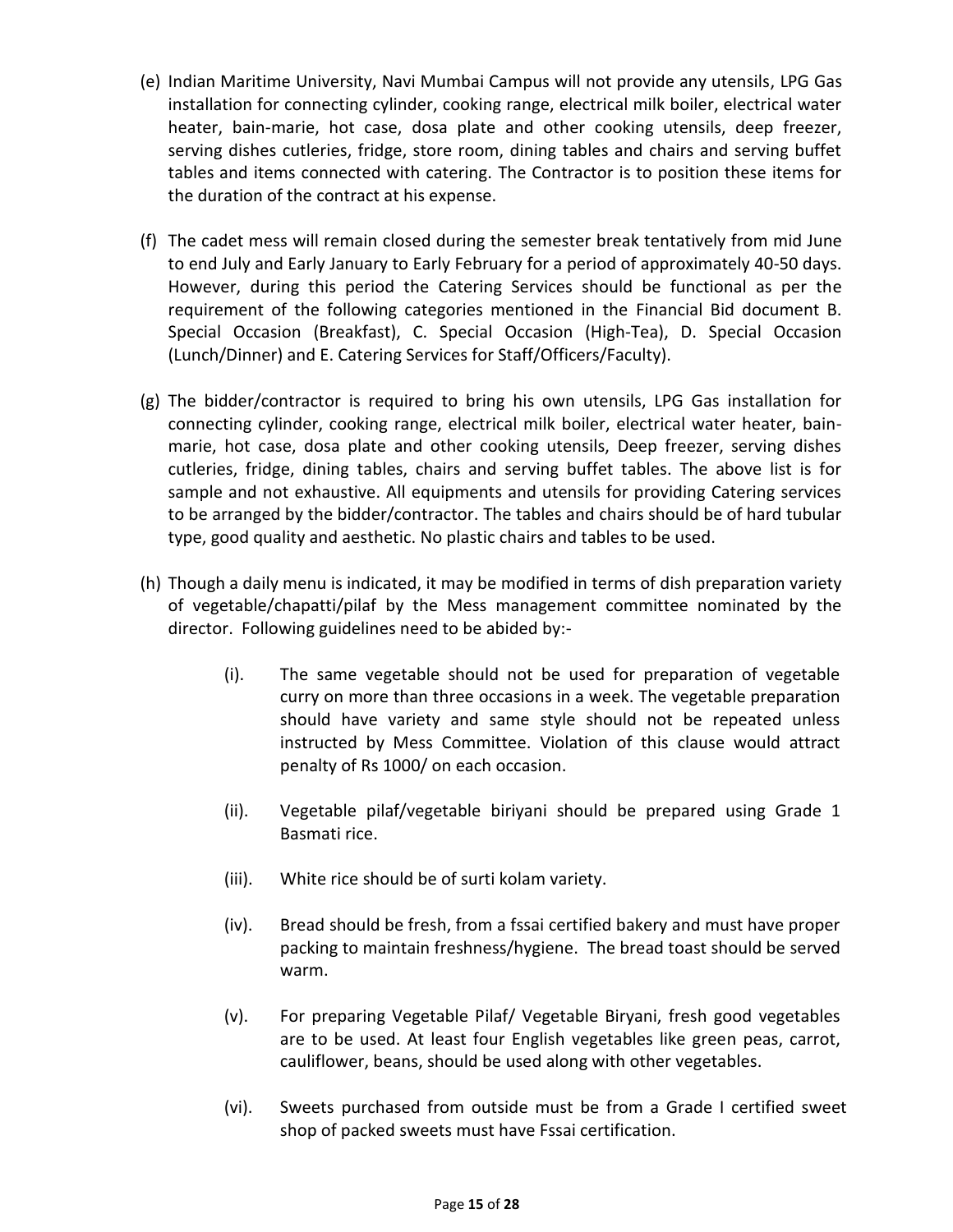- (vii). Ice cream (100 ml cup- Medium) should be of leading fssai certified brands like Amul, Havemore, Kwality or Mother Dairy etc.
- (viii). Chapatti and Poori should be made of full wheat flour of good quality only. Use of Maida flour for making chapatti/paratha/puri is not permitted. Maida may be used for making Bhatura only.
- (ix). All the food items should be warm when served, except items intended to be served at room temperature (Sweets, Dahiwada, Salad etc) or frozen (ice creams).
- (x). Seasonal fruits supplied should be of good quality without black stains. The fruits should not be artificially ripened and size of the fruits should not be small.
- (xi). Curd/Yogurt should be fresh and not sour.
- (xii) Butter should be fssai certified.
- (xii). Only Refined oil (Sunflower/ Gingley/ Ground nut/ coconut) of fssai certification is to be used. Use of burnt oil would attract penalty of Rs 2500 per violation.
- (xiii). Only Fresh batter is to be used for preparation of Chapatti, Parotta, Puri, Idly, Dosa, Uttapam etc.
- (xiv). Leftover food should not be carried to the next session of service.
- (i) The average diet of an Indian male age between 18-20 is about 2600 calories. The primary food served (Rice, Chapatti, Puri, Bread Vegetable, Dal etc which are common items on the menu) to the cadets would be unlimited. Quantity of special items to be served as per diet preference would be as indicated in the menu.
- (j) Separate vessels should be used for vegetarian and non-vegetarian cooking.
- (k) The Contractor shall claim bills with regard to the number of cadets indicated by the hostel warden in advance. The hostel-in-charge would communicate no of cadets residing in the hostel for whom meals are to be served. In addition there would be PG students plus staff who would use the service on direct payment. The vegetarian/ nonvegetarian Lunch/ Dinner should be claimed separately. The bills of the contractor after verification shall be settled within a maximum of 15 working days from the date of claim subject to production of all statutory documents with the bill listed at **Annexure H** However, the payment of the first month bill may be considered for payment if the firm to whom the contract has been awarded is in the process of obtaining all the above documents. If documents are not submitted regularly 2<sup>nd</sup> month onwards the bill would not be admitted for claim.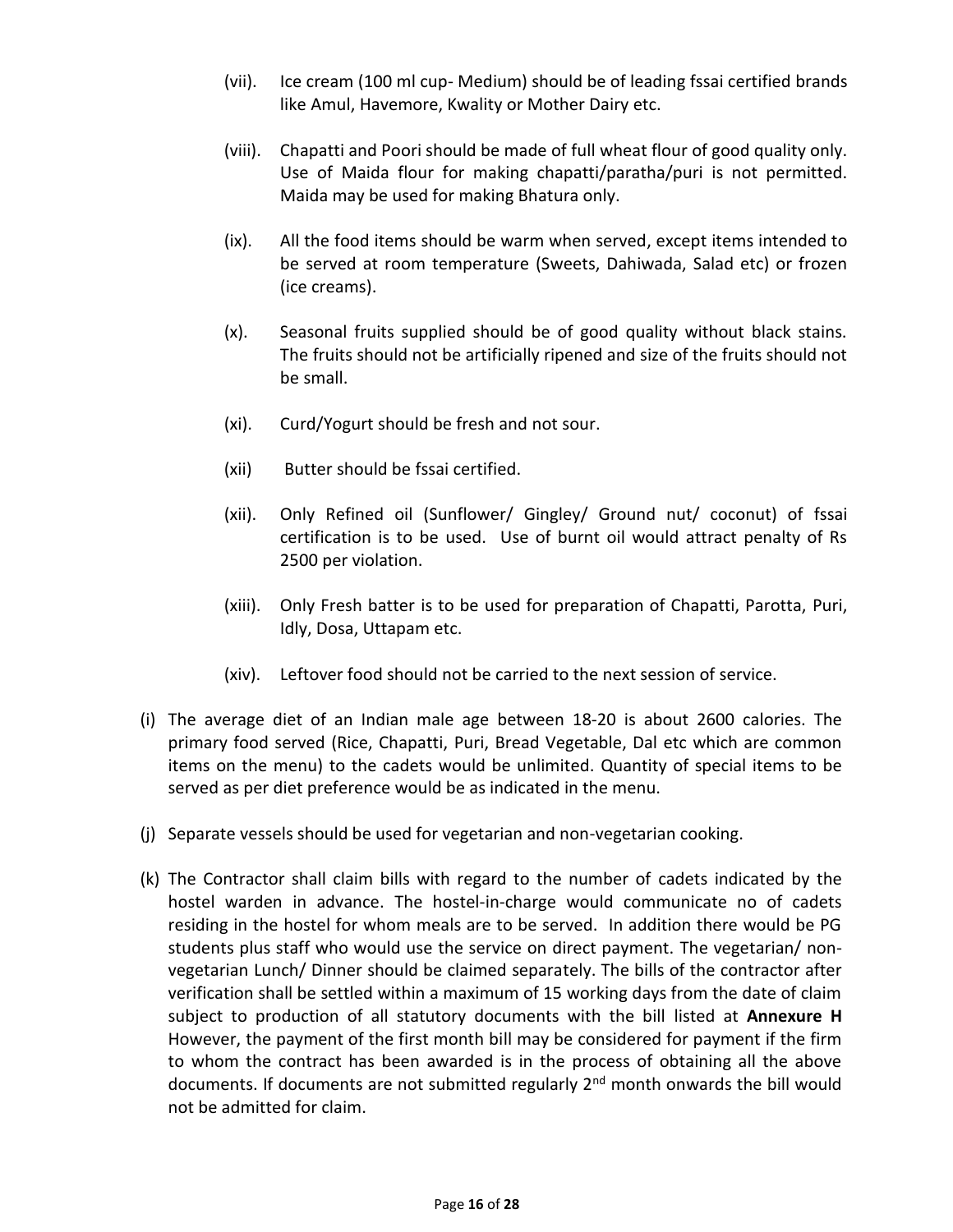- (l) The Contractor shall make his own arrangements for providing Solid Fuel / Heating System in the dining hall to keep the food hot/ warm. Except items which are normally served at room temperature/frozen/cold e.g. salad/fruits, ice cream and sweets etc
- (m)The Contractor should not use kitchen or other rooms for preparing food or snacks for any other client or customer. He shall not use facilities in Indian Maritime University for any other client.
- (n) All the employees working in the Cadet Mess/Canteen would be required to undergo medical checkups in the hospital identified by MO of Indian Maritime University – Navi Mumbai Campus every 6 months at the Contractor's cost, first check up would be one week prior to commencement of the contract or within one week of commencement of the contract if same could not be done by the contractor due any unavoidable circumstances. In addition they would be checked for any skin or contagious diseases by the MO of the institution every quarter at no cost. The MO of the institution is authorised to carry out surprise rounds to check hygiene of the cooking area and the staff any time.
- (o) Good cooks should be available with the caterer. Six cooks (inclusive of two Chief Cook) with experience of preparing North Indian & South Indian food along with vegetarian/non-vegetarian items shall be deployed during the contract period.
- (p) As the Mess would required to serve various VIPs and Dignitaries, the serving persons are required to be in Executive Dress with Gloves, Steward Cap, Aprons, etc., and preferably white/light coloured dress. If the above conditions are violated a penalty of Rs.500/- for each violation will be levied.
- (q) Courteous behaviour is expected from your staff, especially towards Women cadets and Lady staff.
- (r) Electricity charges will be collected at actual for the kitchen and store room areas. Water shall be provided free of cost.
- (s) Gas charges have to be borne by the Contractor. Only Commercial Gas Cylinders will be used for preparation of Food items.
- (t) All Dry/Fresh provisions should be of good quality with **fssai** certification. They should be purchased from reputed Wholesale Dealer(s) or Co-operative Super Market /Departmental store.
- (u) The contractor shall submit a list of all staff engaged by him for service at Indian Maritime University – Navi Mumbai Campus along with addition/deletion every month. He should ensure payment of wages and other applicable benefits to his employees as per the statutory rules in force. The proof of payment of salary, payment of PF, ESI etc. has to be provided for verification every month. Salary payment proof is to be submitted prior to clearance of current bill and PF/ESi payment proof is to be furnished along with the subsequent months bill. The Contractor shall produce certificate in respect of all statutory compliances along with monthly bill.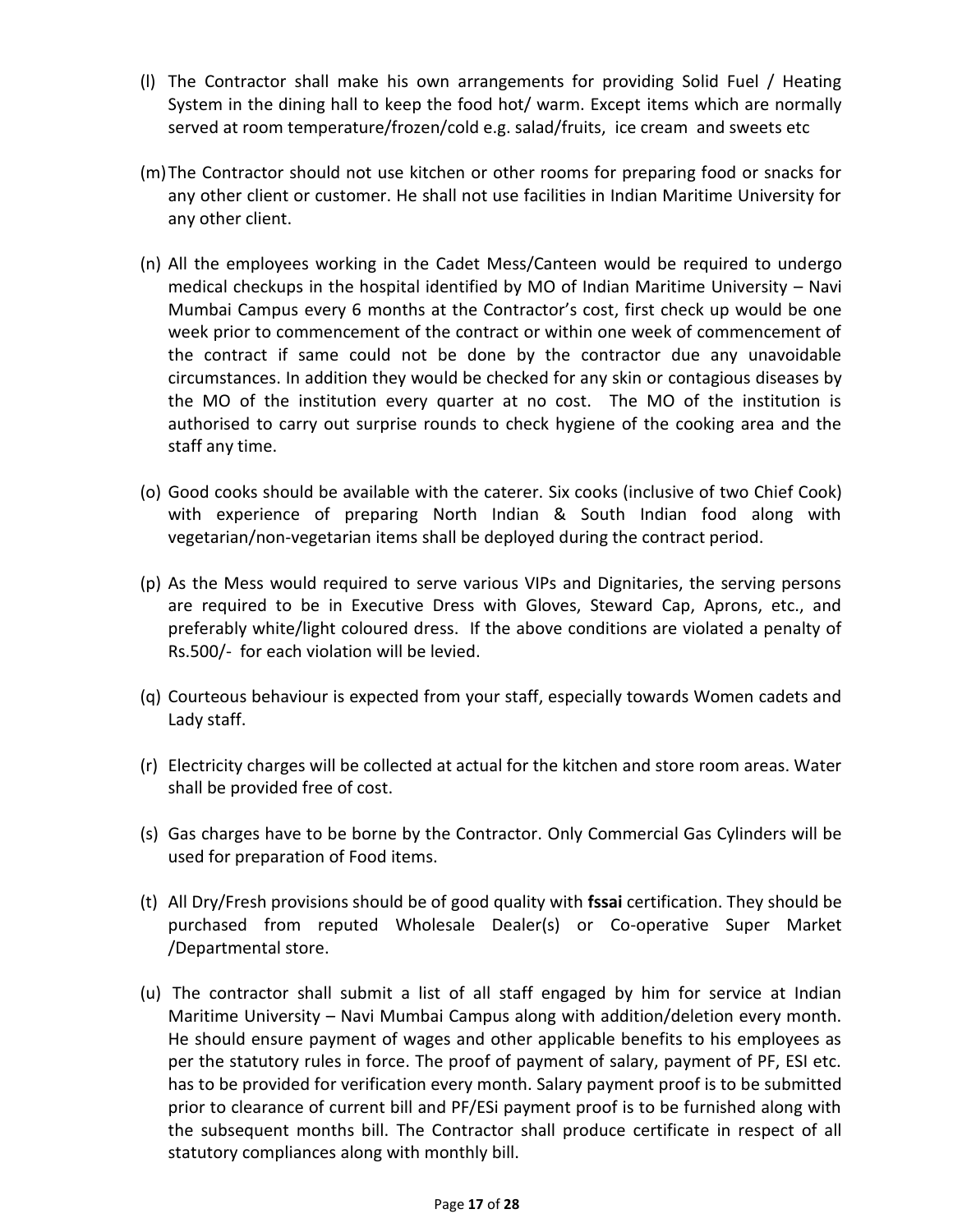- (v) The contractor should produce certificate of all their employees issued by their respective Native place police station informing that the employees employed by the contractor are free from criminal/crime/vigilance cases. If an employ is deployed without police verification, his police verification must be completed in one month. The Contractor should undertake to indemnify IMU-NMC against all Statutory liabilities.
- (w) The bidder are required to submit a copy of FSSAI (Food Safety and Standards Authority of India) license under Food Safety and Securities Act 2006. If the same is yet to be received from the concerned authorities self undertaking with regard to submission of the same is to be provided.
- (x) In extreme case, the Indian Maritime University Navi Mumbai Campus reserves the right to deduct the agreed wage component payable by the contractor for default of payment and ensure payment to workers.
- (y) The Contractor is required to position at least four foam type fire extinguishers to douse oil fire and two Co2 type extinguishers for electrical/general fire. He is to keep first aid box in the kitchen area for his staff. He is required to indemnify Indian Maritime University and its assigns against any injury sustained by its staff while working inside the IMU-NMC Campus.
- (z) The Contractor has to bring his own digital weighing scale & provide adequate numbers of dustbins for Wet waste & Dry waste. He would not be allowed to dump garbage on ground. Garbage Bins will always be covered with Insect nets. Any violation would attract a penalty of Rs 500 per violation.
- (aa) Room Fresheners shall be used wherever required.
- (bb) Any disposable cups/mugs/plates/spoon/fork etc used must be in compliance to Maharashtra Pollution Control norms.
- (cc)During term breaks when the cadets are on vacation the mess staff could be reduced to maintain minimum service for staff and any other requirement of the campus.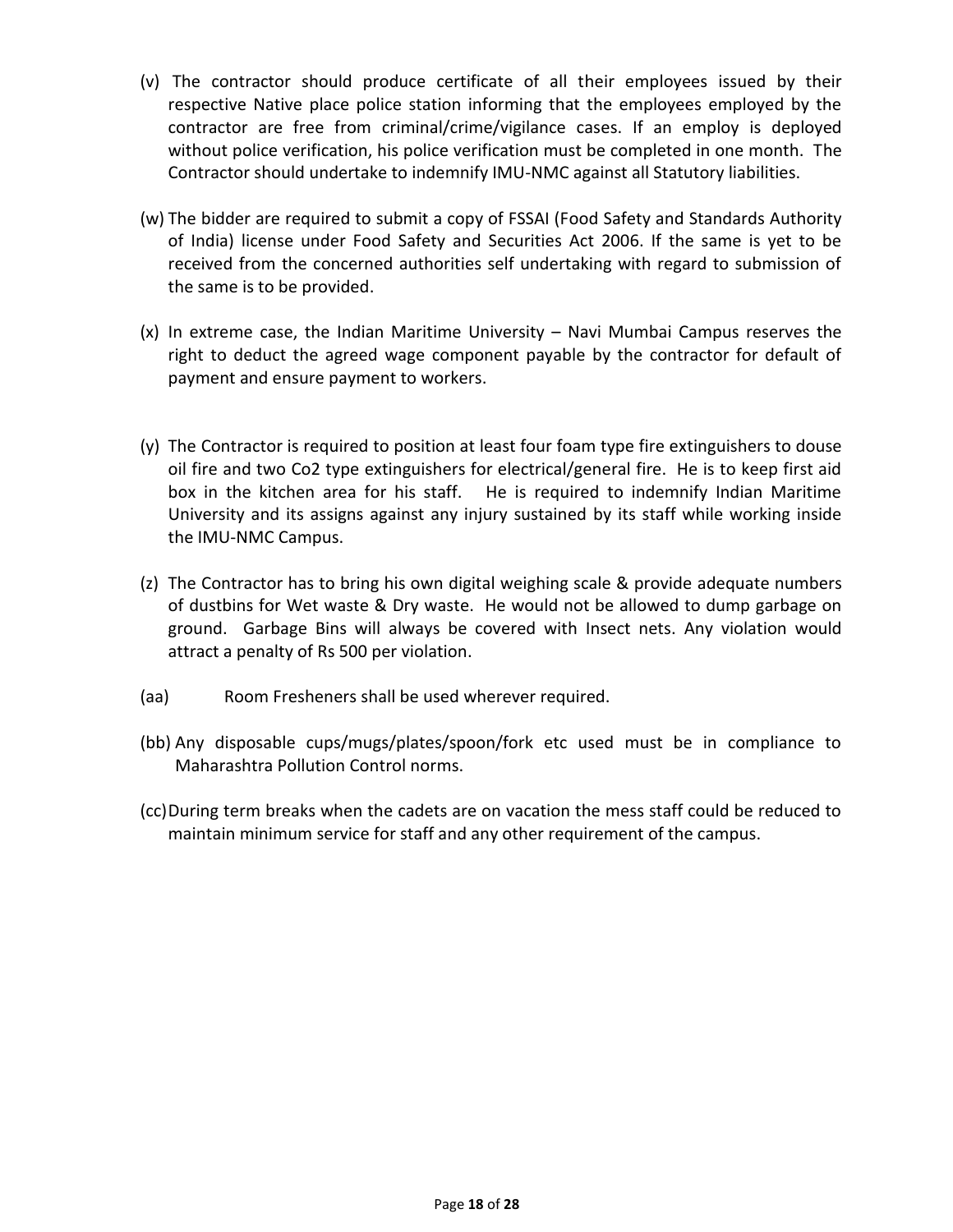### **ANNEXURE –A: COVER LETTER FORMAT (***On letter head***)**

#### **TENDERERS PARTICULARS FOR TENDER NO: IMU/NMC/CANTEEN/2019/0001**

The Director, Indian Maritime University, Navi Mumbai Campus, Karave, Nerul, Navi Mumbai 400 706

Sir,

Being duly authorized to represent and act on behalf of**\_\_\_\_\_\_\_\_\_\_\_\_\_\_\_\_\_\_\_\_\_\_\_\_\_\_\_\_\_\_\_\_\_\_\_\_\_hereinafter called "The Tenderer" and having visited** the site and examined the Scope of work, Conditions of Contract, Specifications, Schedules and **Bill of Quantities for the work of "TENDER FOR PROVIDING CATERING SERVICES AT INDIAN MARITIME UNIVERSITY – NAVI MUMBAI CAMPUS, KARAVE, NERUL, NAVI MUMBAI – 400706"**

- 1. I/ we here by submit my/our offer as follows:
	- a) Technical Bid**–** (in separate sealed cover along with EMD of Rs.4,40,000/- and other documents) (Cover I)
	- b) Financial Bid**–**(in separate sealed cover) (Cover II)
- 2. The two sealed covers containing Technical bids and Financial bids referred to above have been put in main cover (Cover III) as required.
- 3. I hereby undertake to abide by various terms and conditions contained in your TENDER No: IMU/NMC/CANTEEN/2019/0001 (Copy, duly signed, enclosed).
	- a) I also certify that the details furnished in the bids, various enclosures and other documents are true and correct.
- 4. I also express my willingness to sign the contract incorporating the Standard terms and special conditions of the contract as contained in the Tender.

#### Yours Sincerely

(*Signature of the Owner/ Bidder/ Authorized signatory and please indicate capacity which signed Viz. on own behalf or as Power of Attorney or Authorized signatory of the owner. Please also include the contact No. and address in the Place*)

**Note:-**Please put this offer letter in Cover I (containing Technical Bid) along with other required documents.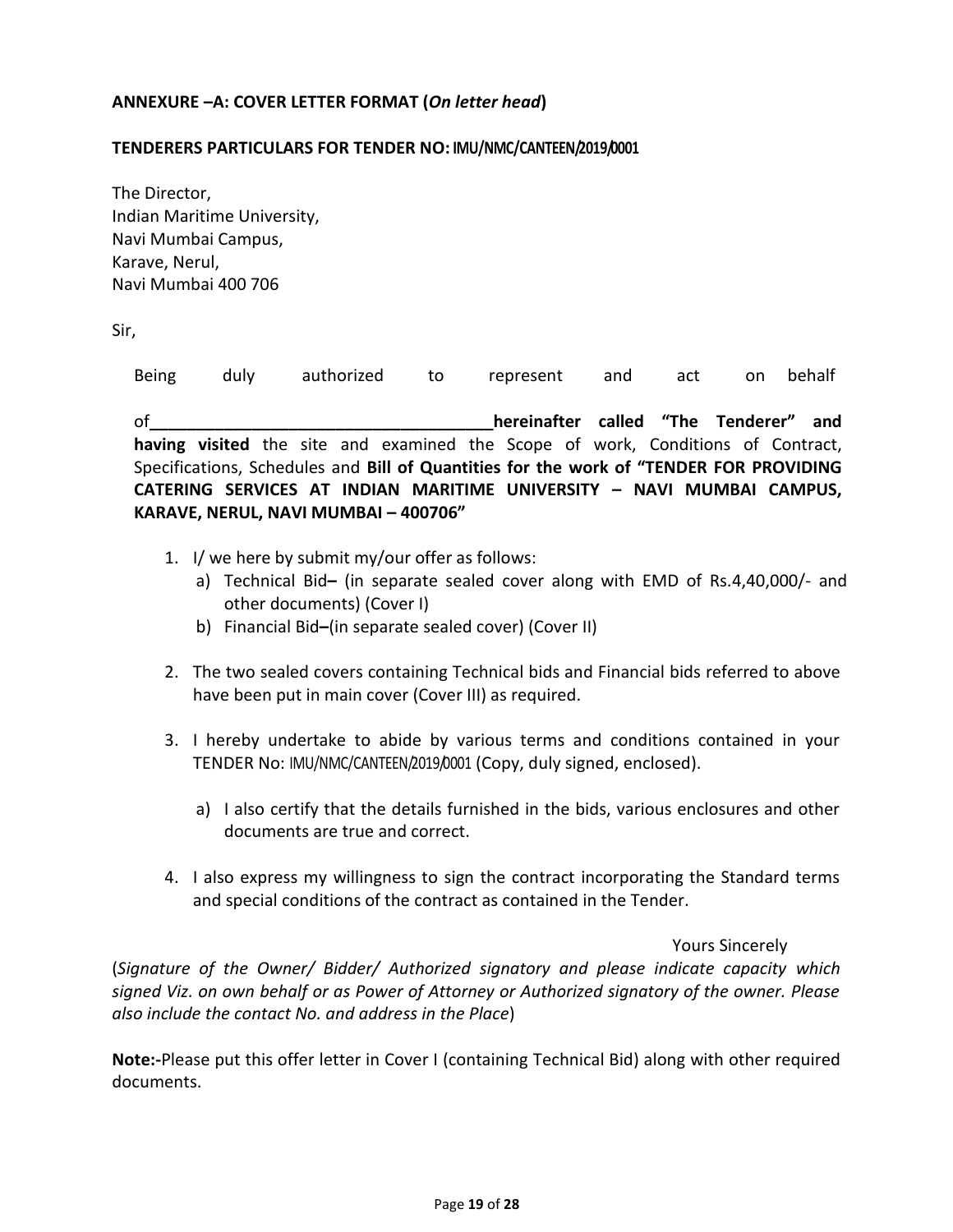## **ANNEXURE – B : CHECK-LIST FOR PRE-QUALIFICATION BID FOR CATERING SERVICES**

|         | <b>Note:</b> Please arrange the documents according to their Serial No.       |                    |
|---------|-------------------------------------------------------------------------------|--------------------|
| Sl. No. | <b>Documents asked for</b>                                                    | Details with proof |
| 1.      | Earnest money of Rs. 4,40,000/- (Rupees<br>Four                               |                    |
|         | Lakhs and Forty Thousand Only)                                                |                    |
| 2.      | The bidder should<br>not have been debarred or                                |                    |
|         | blacklisted by the department / Ministries of the                             |                    |
|         | Government of India / PSUs / Corporate Sectors /                              |                    |
|         | Educational Institutions / any other reputed                                  |                    |
|         | Organizations. (Notarized Affidavit in the format as                          |                    |
|         | given in the Annexure $-$ C, has to be submitted by<br>the bidder).           |                    |
| 3.      | The bidder should submit copy of valid GST Number                             |                    |
|         | with the Technical bid of Tender documents.                                   |                    |
| 4.      | The bidder should submit the Income Tax return for                            |                    |
|         | last three previous years ending 31st March 2018                              |                    |
|         | with the Technical bid of Tender documents.                                   |                    |
| 5.      | The bidder should submit one of the following:-                               |                    |
|         | a) Proof of Registration of the bidder under relevant                         |                    |
|         | law such as Companies Act, and / or Shop &                                    |                    |
|         | <b>Establishment Act.</b>                                                     |                    |
|         | b) For Partnerships firms, full name and address of                           |                    |
|         | each partner along with the certified copy of the                             |                    |
|         | registered partnership deed, copy of Trade License.                           |                    |
|         | c) For proprietorship firms, full name and address of                         |                    |
|         | proprietor along with the copy of trade license.                              |                    |
| 6.      | The bidder should have satisfactorily completed                               |                    |
|         | similar catering service work of values as listed below                       |                    |
|         | for any two years during the last 3 Years (2016-2017,<br>2017-2018, 2018-19). |                    |
|         | a) Three catering service works each costing not less                         |                    |
|         | than 50% of the present estimated cost to the                                 |                    |
|         | strength not less than 200 persons in Universities /                          |                    |
|         | Institutes / Colleges / PSU/ Corporate Sector                                 |                    |
|         | $($ or $)$                                                                    |                    |
|         | b) Two catering service works each costing not less                           |                    |
|         | than 60% of the present estimated cost to the                                 |                    |
|         | strength not less than 250 persons in Universities /                          |                    |
|         | Institutes / Colleges / PSU/ Corporate Sector;                                |                    |
|         | (or)                                                                          |                    |
|         | C) One catering service work each costing not less                            |                    |
|         | than 90% of the present estimated cost to the                                 |                    |
|         | strength not less than 400 persons in Universities /                          |                    |
|         | Institutes / Colleges / PSU/ Corporate Sector in case                         |                    |
|         | the company has commenced business within three                               |                    |
|         | years of the date of tender closing.                                          |                    |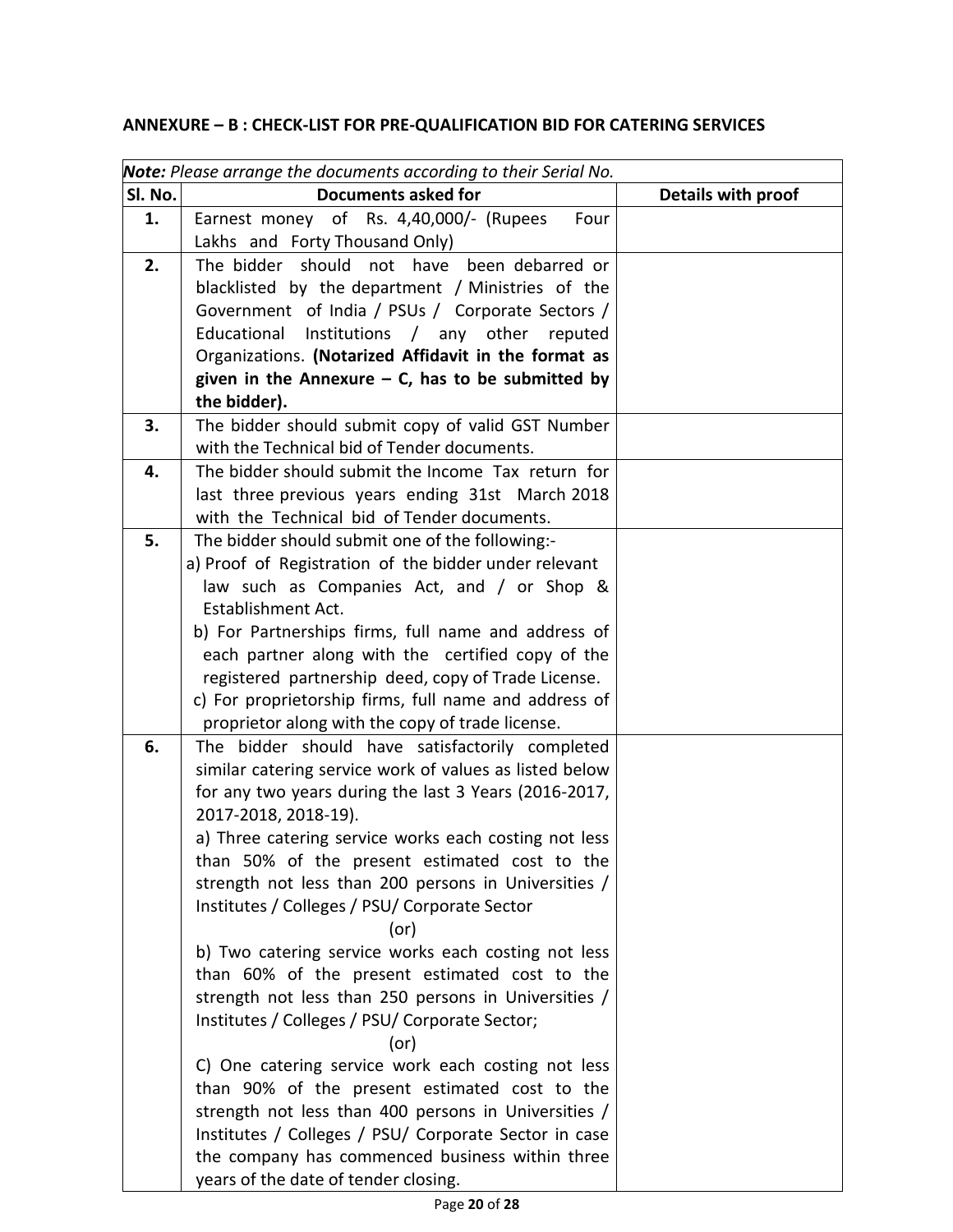|    | [Mode of Proof: Copy of Purchase Order / Contract<br>agreement proving 'Award of Work'/ Copy of<br>Completion Certificate/ Final Invoice/ Letter indicating<br>return of Security Deposit for proving satisfactory<br>'Completion of Work']. The bidders to fill the details<br>regarding similar orders as per (Annexure $- D$ ). |  |
|----|------------------------------------------------------------------------------------------------------------------------------------------------------------------------------------------------------------------------------------------------------------------------------------------------------------------------------------|--|
| 7. | Annual turnover should not be less than Rs.2.5 Crores<br>during the preceding three Financial years (2015-16,                                                                                                                                                                                                                      |  |
|    | 2016-2017, 2017-2018) and FY 2018-19 provisional.                                                                                                                                                                                                                                                                                  |  |
|    | [Mode of Proof. Copy of Profit & Loss Account of the                                                                                                                                                                                                                                                                               |  |
|    | company for each of the 3 years authenticated by a<br>Chartered Accountant or Copy of Income Tax return                                                                                                                                                                                                                            |  |
|    | for each of the 3 years authenticated by a Chartered                                                                                                                                                                                                                                                                               |  |
|    | Accountant]. The bidders to fill the details regarding                                                                                                                                                                                                                                                                             |  |
|    | Annual Turnover as per (Annexure - E).                                                                                                                                                                                                                                                                                             |  |
| 8. | The bidder shall submit certificate for Mandate form.                                                                                                                                                                                                                                                                              |  |
|    | (Annexure G).                                                                                                                                                                                                                                                                                                                      |  |

The bids are liable to be rejected in case of failure to comply with any of the above requirements.

**Name Signature Signature Seal**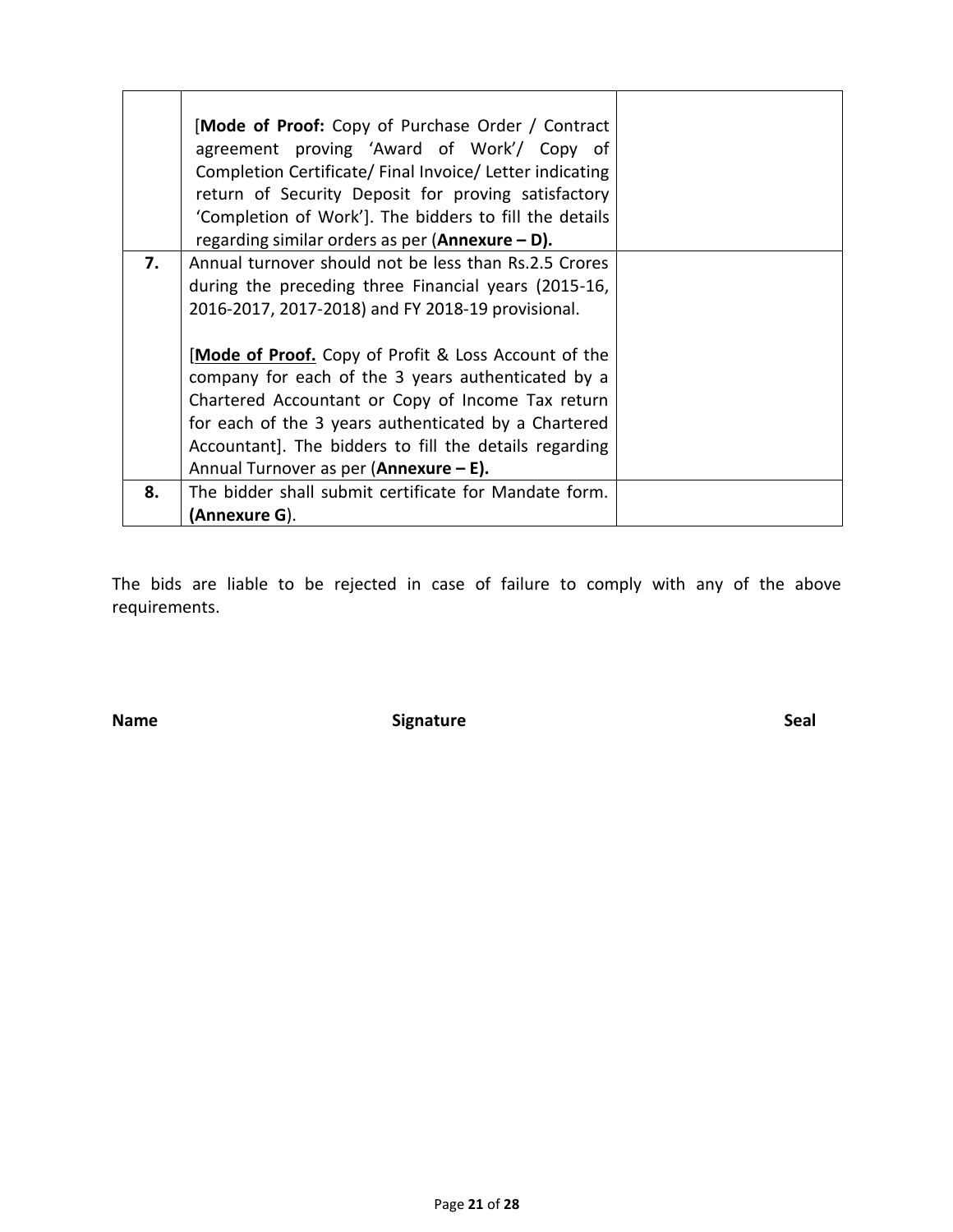### **ANNEXURE– C : Declaration regarding Debarring / Blacklisting (Notarized)**

Ref. No. Date:

To The Director, Indian Maritime University, Navi Mumbai Campus

### **Sub.: Declaration regarding Debarring / Blacklisting for taking part in tender.**

Dear Sir,

| I/We                                                                                    | Firm/ Contractor/ Manufacturer/ Partner(s)/ Authorized |  |                          |                     |
|-----------------------------------------------------------------------------------------|--------------------------------------------------------|--|--------------------------|---------------------|
| Distributor/ Agent of M/s.                                                              |                                                        |  |                          | hereby declare that |
| the firm/company namely M/s.                                                            |                                                        |  | has not been debarred or |                     |
| blacklisted in the past by Union / State Government or organization from taking part in |                                                        |  |                          |                     |
| Government tenders in India.                                                            |                                                        |  |                          |                     |

### *Or*

| 1 / We                                                                                       | Firm/Contractor/Manufacture / Partner(s)/Authorized             |  |                             |
|----------------------------------------------------------------------------------------------|-----------------------------------------------------------------|--|-----------------------------|
| Distributor/Agent of M/s.                                                                    |                                                                 |  | hereby declare that the     |
| Firm/company namely M/s.                                                                     |                                                                 |  | was debarred or blacklisted |
| by Union / State Government or any Organization from taking part in Government tenders for a |                                                                 |  |                             |
| period of                                                                                    | years w.e.f. ______________ to ____________. The period is over |  |                             |
| on a                                                                                         | and now the firm/company is entitled to take part in Government |  |                             |
| tenders.                                                                                     |                                                                 |  |                             |

In case the above information found false I/we are fully aware that the tender/ contract will be rejected/cancelled by the Indian Maritime University, Navi Mumbai Campus, and EMD/ Performance Security shall be forfeited.

In addition to the above, Indian Maritime University, Navi Mumbai Campus shall not be responsible to pay the bills for any completed / partially completed work.

[Name & Signature] for and on behalf of M/s.

**Note**: This letter of shall be signed by a person competent and having the power of attorney to bind the company/firm and notarized.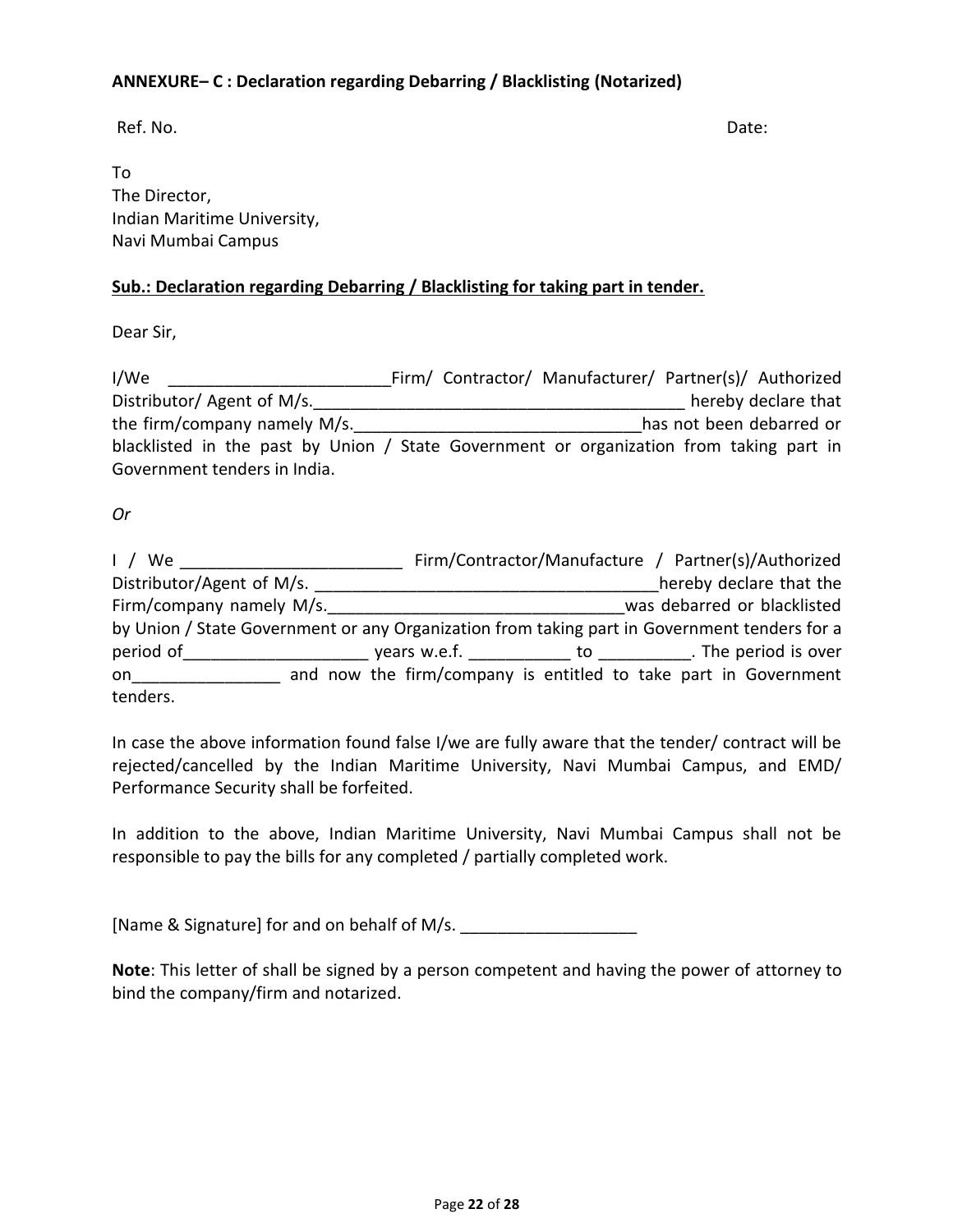### **ANNEXURE – D: DETAILS REGARDING SIMILAR ORDERS**

| Sr.<br>No. | Name of<br>the Client | Nature of<br>the Job<br>(enclosed<br>purchase<br>order) | Value of<br>purchase<br>order | Date of<br>commencement | Date of<br>Completion | Document<br>Page<br>Number |
|------------|-----------------------|---------------------------------------------------------|-------------------------------|-------------------------|-----------------------|----------------------------|
|            |                       |                                                         |                               |                         |                       |                            |
|            |                       |                                                         |                               |                         |                       |                            |
|            |                       |                                                         |                               |                         |                       |                            |
|            |                       |                                                         |                               |                         |                       |                            |
|            |                       |                                                         |                               |                         |                       |                            |
|            |                       |                                                         |                               |                         |                       |                            |
|            |                       |                                                         |                               |                         |                       |                            |
|            |                       |                                                         |                               |                         |                       |                            |

**Note:**

*{Mode of proof*: Copy of Purchase Order/Contract showing that the Bidder had conducted similar works. Work complete certificate.}

**Place:**

**Date : Signature of the Tenderer with seal**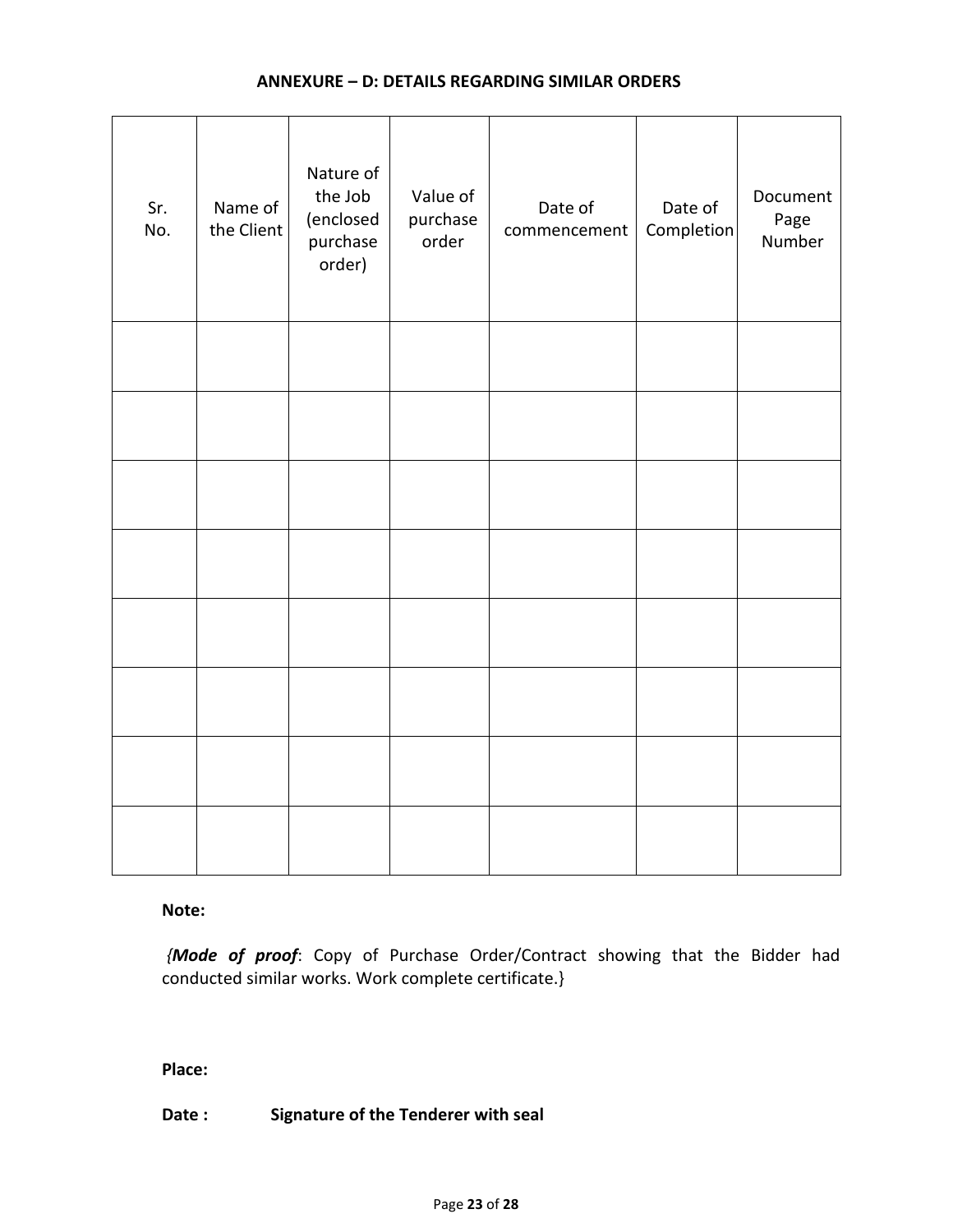### **ANNEXURE – E: DETAILS REGARDING ANNUAL TURNOVER**

### **ANNUAL TURNOVER**

| Sl. No. | <b>Financial Year</b> | <b>Annual Turnover In Rupees Lakhs</b> |
|---------|-----------------------|----------------------------------------|
| 1       | 2015-2016             |                                        |
| 2       | 2016-2017             |                                        |
| 3       | 2017-2018             |                                        |
|         | 2018-2019             |                                        |

Copies of the Audited Balance Sheet and Profit and Loss Account for the last three Financial Years 2015-16, 2016-2017, 2017-2018 and 2018-2019 provisional should be attached.

**Mode of Proof.** Copy of Profit & Loss Account of the company for each of the 3 years authenticated by a Chartered Accountant or Copy of Income Tax return for each of the 3 years authenticated by a Chartered Accountant

**Place:**

**Date : Signature of the Tenderer with seal**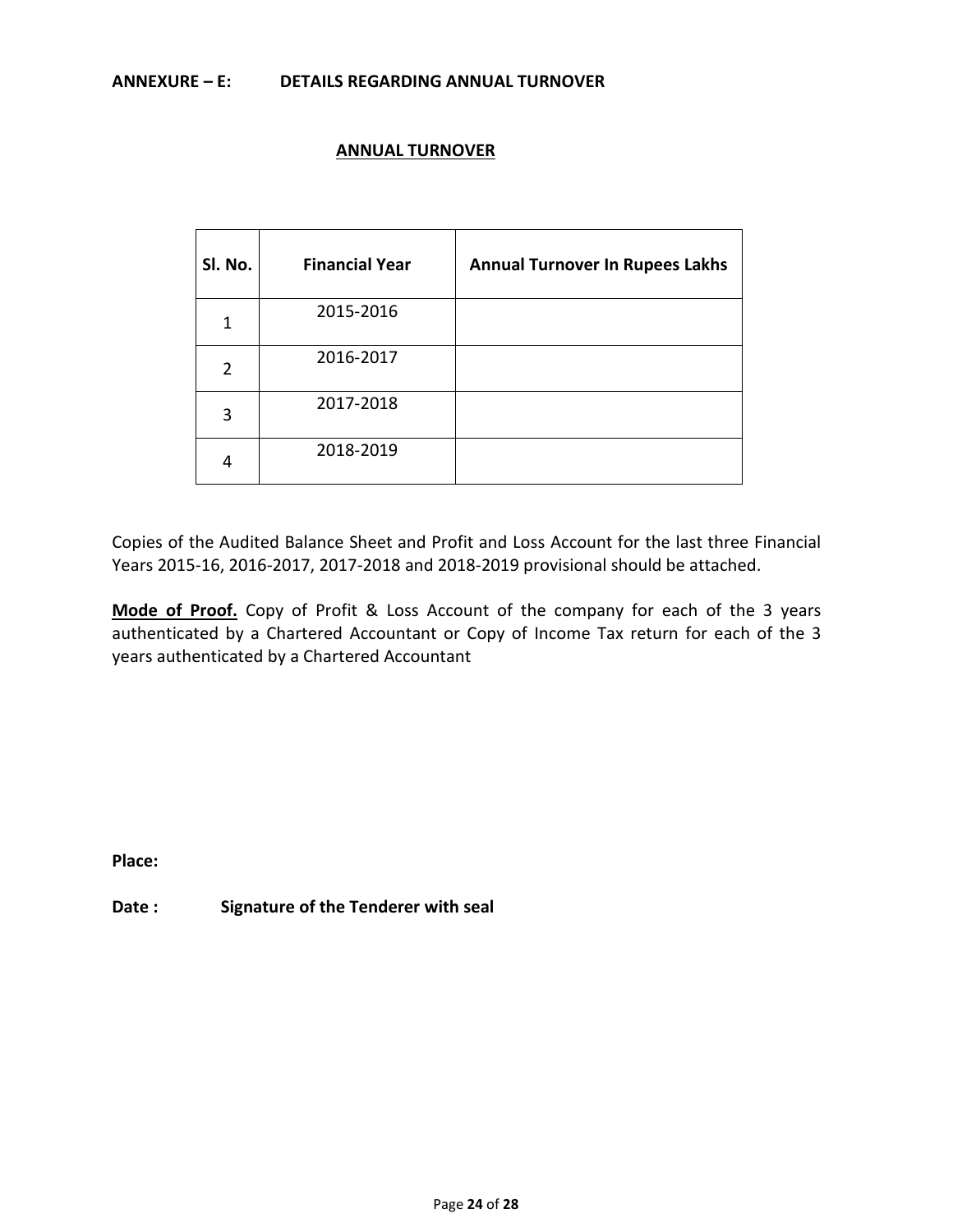### **ANNEXURE – F : FORMAT OF AGREEMENT**

(*To be submitted on stamp paper of Rs.200/-)*

IT IS THIS day of 2019 MUTUALLY AGREED between the IMU, Navi Mumbai Campus, **hereinafter referred to as "the Employer" (which** expression shall mean and include their assigns and successors) on the one part and M/s **………………………………………** accompany/**incorporated under the Companies Act, 1956……………… having its** Registered of**fice at ……………………………………. herein after referred to as "the Contractor" (which expression shall mean and include their permitted** assigns and successors) on the other part: WHEREAS the Employer is desirous that certain Goods and Services should be provided and certain Works be executed as per tender **documents hereinafter called The Works" and has accepted a Tender by the Contractor for the execution, completion and guarantee of** such works.

### **NOW THIS AGREEMENT WITNESSES as follows: -**

- 1. The following documents shall be deemed to form and be read and construed as part of this agreement, viz.,
- a) Technical and Financial bids
- b) Instructions to the Bidders
- c) Terms and Conditions of contract
- d) The work specified in the tender documents
- e) The Annexures
- f) The Purchase Order
- g) Bank Guarantee
- 2. In consideration of the payment to be made by the Employer to the Contractor as hereinafter mentioned, the Contractor hereby covenants with the Employer to execute, complete and guarantee the Works in conformity in all respects with the provisions of the contract.
- 3. It is agreed and clarified that this Agreement is on a non-exclusive basis and the parties are at liberty to enter into similar Agreements with others. Provided, however, the service provider shall ensure that his entering into Agreements with other parties, shall not in any way conflict with or affect IMU-Campus's interests, rights, remedies under this Agreement or in law.
- 4. The Employer hereby covenants to pay the Contractor in consideration of the execution, completion and guarantee of the works the contract price at the times and in the manner prescribed by the Contract.
- 5. The contract shall be governed by all the conditions as described in the terms and conditions of contract, work mentioned in the tender documents and any other conditions given in the tender documents.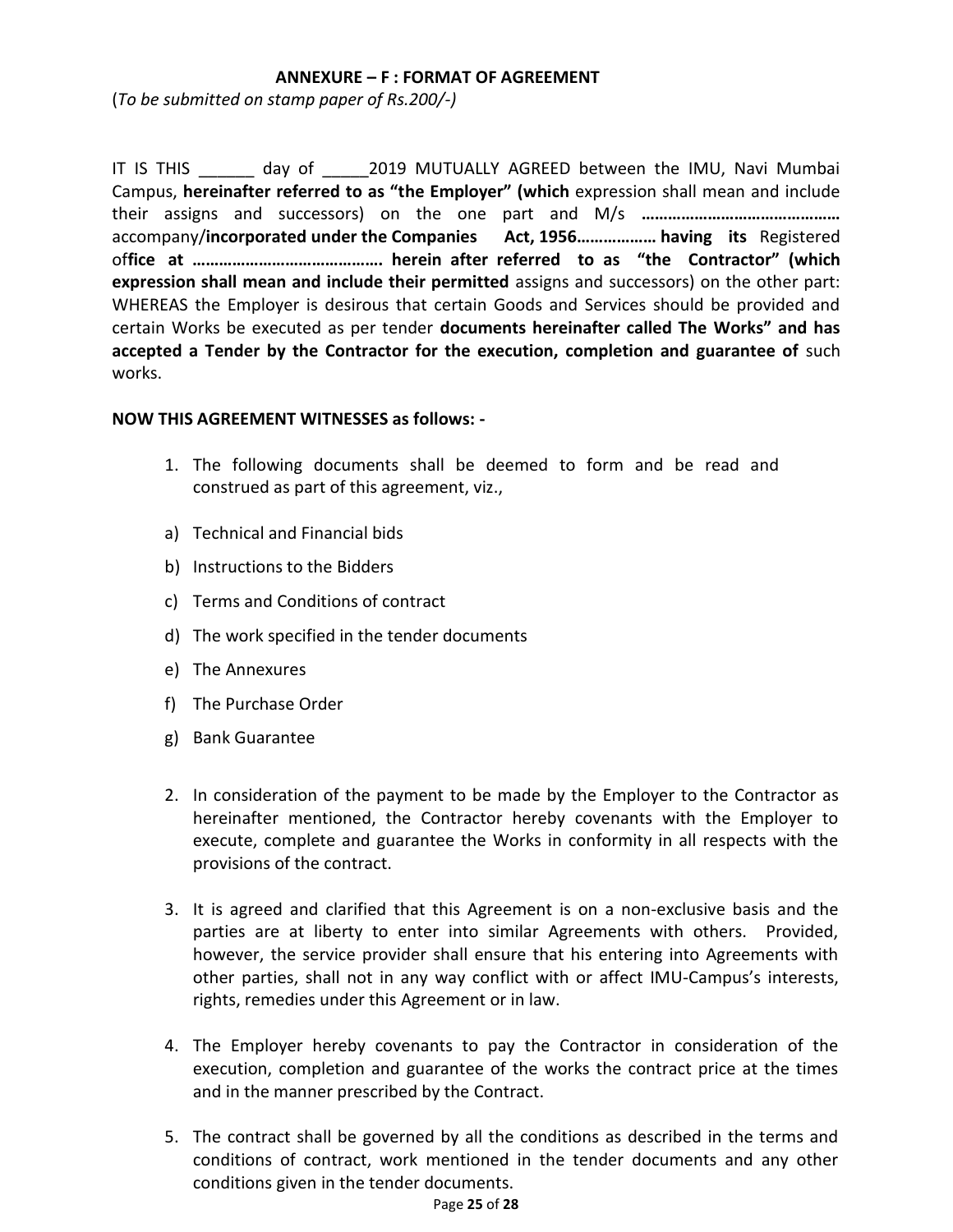6. This agreement shall be governed by the Laws of India and shall be subject to the Jurisdiction of the Courts in Mumbai.

IN WITNESS WHEREOF the parties hereto have caused their respective common seals to be here unto affixed (or have here unto set their respective hands and seals) the day and year first above written.

SIGNED AND DELIVERED On behalf of the Contractor **On behalf of Employer** On behalf of Employer Signature Signature Signature Signature Signature Signature Name: Name: Address: Address: **Official Seal Official Seal** Place: Place: Place: Place: Place: Place: Place: Place: Place: Place: Place: Place: Place: Place: Place: Place: Place: Place: Place: Place: Place: Place: Place: Place: Place: Place: Place: Place: Place: Place: Place: Place Date: Example 2014 and 2014 and 2014 and 2014 and 2014 and 2014 and 2014 and 2014 and 2014 and 2014 and 2014 and 2014 and 2014 and 2014 and 2014 and 2014 and 2014 and 2014 and 2014 and 2014 and 2014 and 2014 and 2014 and 2 On behalf of the Contractor **On behalf of the Employer** Witness: Witness: i) Signature i) Signature i) Signature i Name: Name: Address: Address: Place: Place: Place: Place: Place: Place: Place: Place: Place: Place: Place: Place: Place: Place: Place: Place: Place: Place: Place: Place: Place: Place: Place: Place: Place: Place: Place: Place: Place: Place: Place: Place Date: **Date:** Date: **Date:** Partnership of the Unit of the Unit of the Unit of the Unit of the Unit of the Unit of the Unit of the Unit of the Unit of the Unit of the Unit of the Unit of the Unit of the Unit of the Unit of ii) Signature iii) Signature Name: Name: Address: Address: Place: Place: Place: Place: Place: Place: Place: Place: Place: Place: Place: Place: Place: Place: Place: Place: Place: Place: Place: Place: Place: Place: Place: Place: Place: Place: Place: Place: Place: Place: Place: Place Date: **Date:** Date: **Date:** Partnership of the Unit of the Unit of the Unit of the Unit of the Unit of the Unit of the Unit of the Unit of the Unit of the Unit of the Unit of the Unit of the Unit of the Unit of the Unit of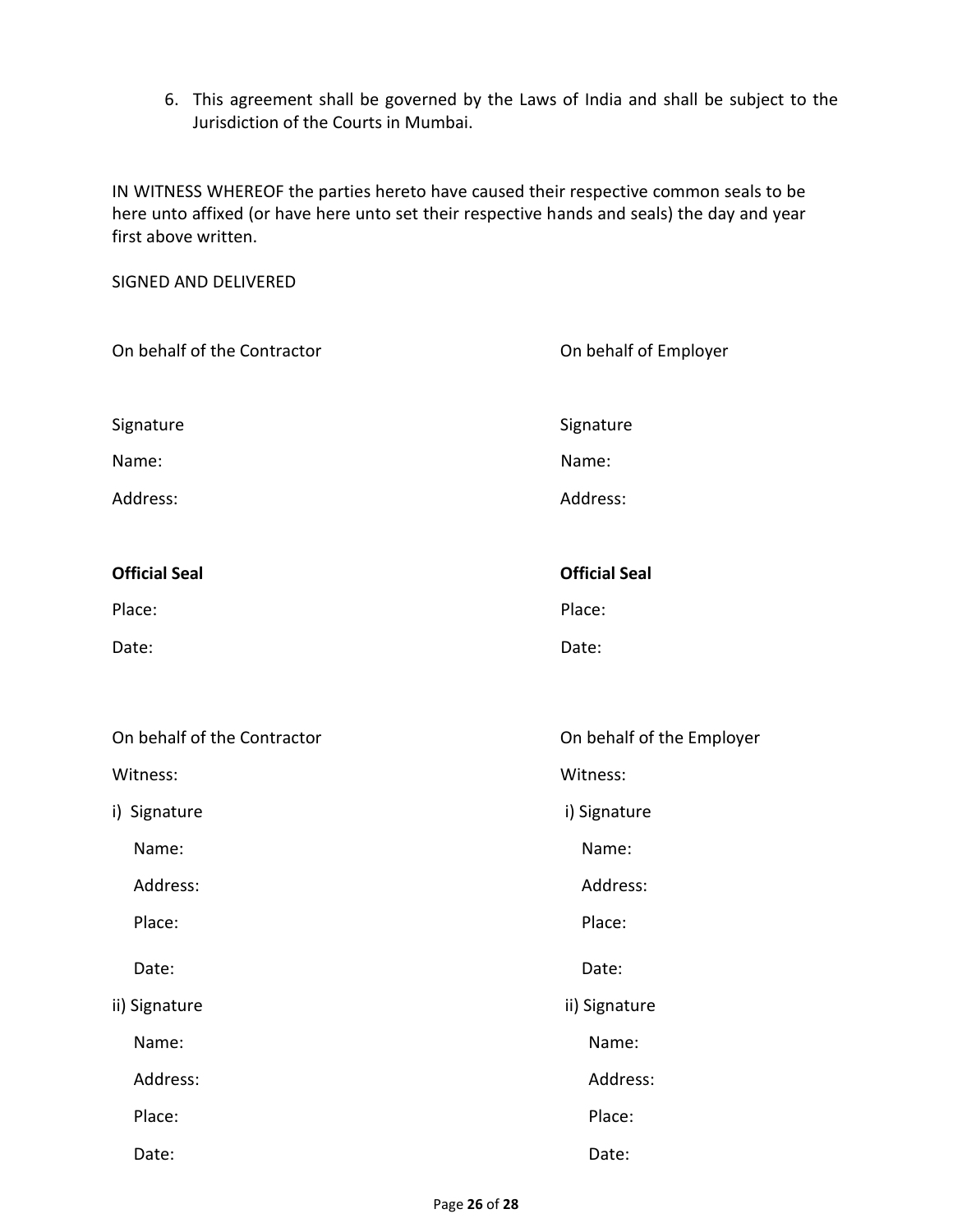#### **ANNEXURE-G: Mandate Form**

## **MANDATE FORM**

(Account/s Information form) REAL TIME GROSS SETLEMENT (RTGS)/ NATIONAL ELECTRONIC TRANSFER (NEFT) / INTRA BANK ACCOUNT TRANSFER FACILITY FOR RECEIVING<br>PAYMENTS FROM IMIL ACCOUNT TRANSFER FACILITY FOR RECEIVING PAYMENTS FROM IMU.

A. DETAILS OF ACCOUNT HOLDER:

NAME OF ACCOUNT HOLDERER / FIRM

**COMPLETE CONTACT ADDRESS** 

MOBILE NUMBER / PH NO

E.MAIL:

PAN:

**B, BANK ACCOUNT DETAILS:** 

**ACCOUNT NAME** (Name appearing in your Cheque Book) BRAMCH NAME WITH COMPLETE ADDRESS. **TELEPHONE NO BRANCH CODE** Note: Please attach a Cancelled Cheque along with the account information form.

**COMPLETE BANK ACCOUNT NUMBER (Please** note that the Bank Account must be in the name of the Firm as appeared in the bill. In case of other Beneficiaries (Non-vendor) the Account name must be in the name of Applicant)

**IFSC CODE** 

TYPE OF ACCOUNT (SB/CURRENT/CASH CREDIT)

MICR CODE OF BANK

I hereby declare that the particulars given above are correct and complete. If the transaction is delayed or not effected at all for reasons of incomplete or incorrect information I would not hold<br>the IMU responsible the IMU responsible.

> . . . . . . . . 1 **Signature of Beneficiary** Date:

Mandatory for Vendors/suppliers/Contractors etc., Payment: Certified that the particulars furnished above are correct as per our records. (Bank's Stamp with Date & Place)

> Signature of Bank Manager